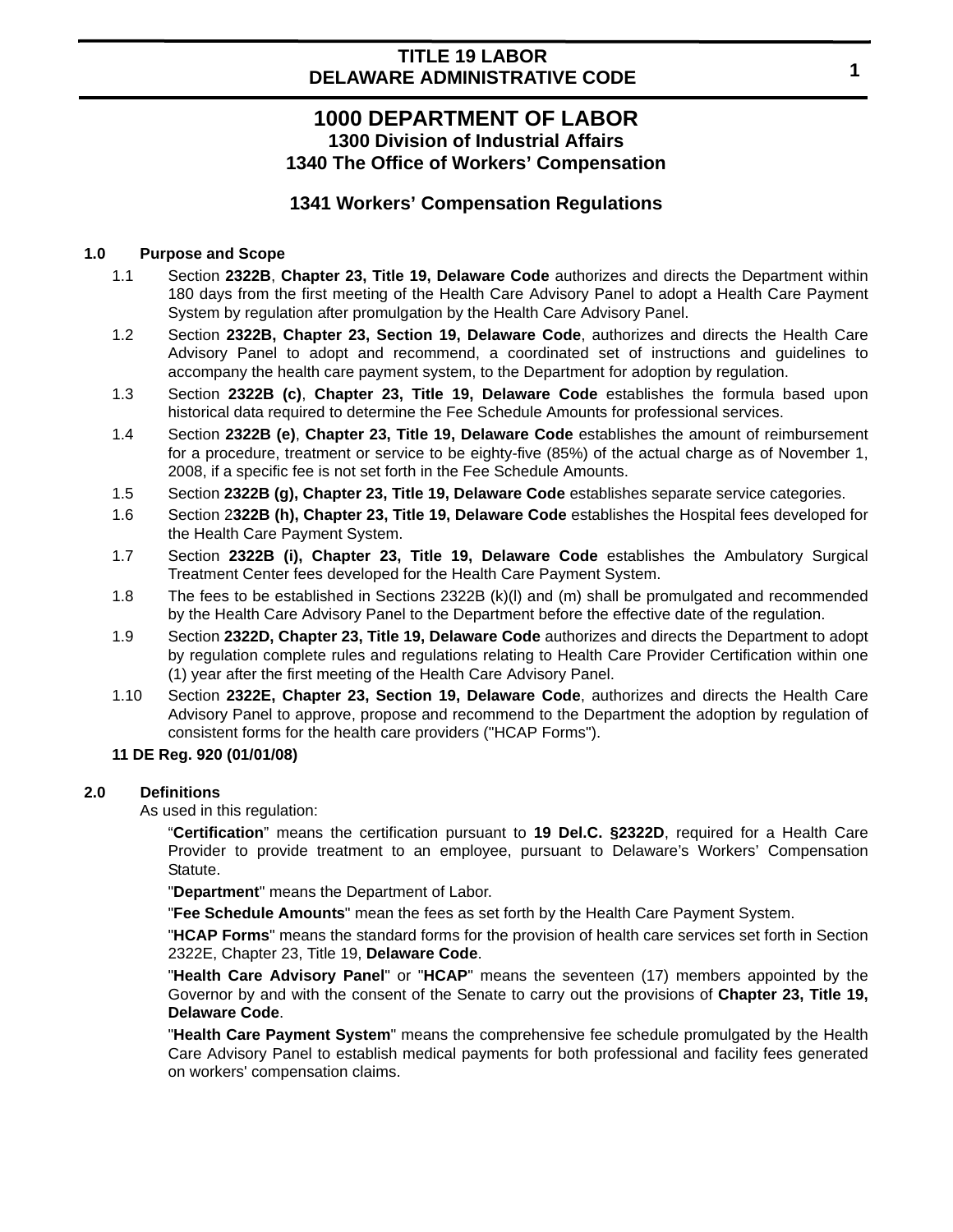"**Health Care Provider Application for Certification**" means the Department's approved application form which Health Care Providers must submit to the Department to so that pre-authorization of each health care procedure, office visit or health care service to be provided to the employee is not required.

"**Health Care Providers**" for the purposes of Certification includes physicians, chiropractors and physical therapists providing treatment to an injured worker during his/her period of inpatient or outpatient hospitalization; all other personnel employed by a hospital providing treatment to an injured worker during his/her period of inpatient or outpatient hospitalization are excluded from the Certification process.

"**Utilization Review**" means the utilization review program and associated procedures to guide utilization of health care treatments in workers' compensation as set forth in Section 2322F(j), Chapter 23, Title 19, **Delaware Code.**

#### **3.0 Health Care Provider Certification**

- 3.1 **Section 2322D(a), Chapter 23, Title 19, Delaware Code** establishes the minimum certification requirement to be certified as a Health Care Provider:
	- 3.1.1 With regard to the Certification of any hospital facility providing inpatient and/or outpatient services, the person completing and signing the Health Care Provider Application for Certification on behalf of the hospital shall have the authority to do so and must attest to and be responsible for the completion of all of the requirements set forth on the Health Care Provider Application for Certification.
	- 3.1.2 Services provided by an emergency department of a hospital pursuant to **§2322B(h)(3) of Chapter 23, Title 19, Delaware Code** shall not be subject to the requirement of Certification.
	- 3.1.3 The provisions of this section shall apply to all treatment of employees provided after the effective date of these rules and regulations regardless of the date of injury.
	- 3.1.4 Notwithstanding the provisions of **§2322D of Chapter 23, Title 19, Delaware Code**, any health care provider may provide services during one office visit, or other single instance of treatment, without first having obtained prior authorization from the employer if self insured, or the employer's insurance carrier, and receive reimbursement for reasonable and necessary services directly related to the employee's injury or condition at the health care provider's usual and customary fee, or the maximum allowable fee pursuant to fee schedule adopted pursuant to **Section 2322B of Chapter 23, Title 19, Delaware Code** whichever is less.
	- 3.1.5 The allowance of reimbursement for the employee's first contact with any health care provider for treatment of the injury as described in 3.1.4 is further limited to instances when the health care provider believes in good faith, that the injury or occupational disease was suffered in the course of the employee's employment.
- 3.2 Completed Certification should be mailed to:

Mr. John F. Kirk, III State of Delaware Department of Labor Office of Workers' Compensation P.O. Box 9954M Wilmington, DE 19809-9954

3.3 Instructions and provisions for completing the Certification Form online will be published on the Office of Workers' Compensation website when available.

#### **4.0 Workers' Compensation Health Care Payment Rates for Physicians and Hospitals (the "Fee Schedule")**

#### Introduction and Purpose

The intent of the health care payment system developed pursuant to Delaware's Workers' Compensation Act ("Act") is not to establish a "pushdown" system, but is instead to establish a system that eliminates outlier charges and streamlines payments by creating a presumption of acceptability of charges implemented through a transparent process, involving relevant interested parties, that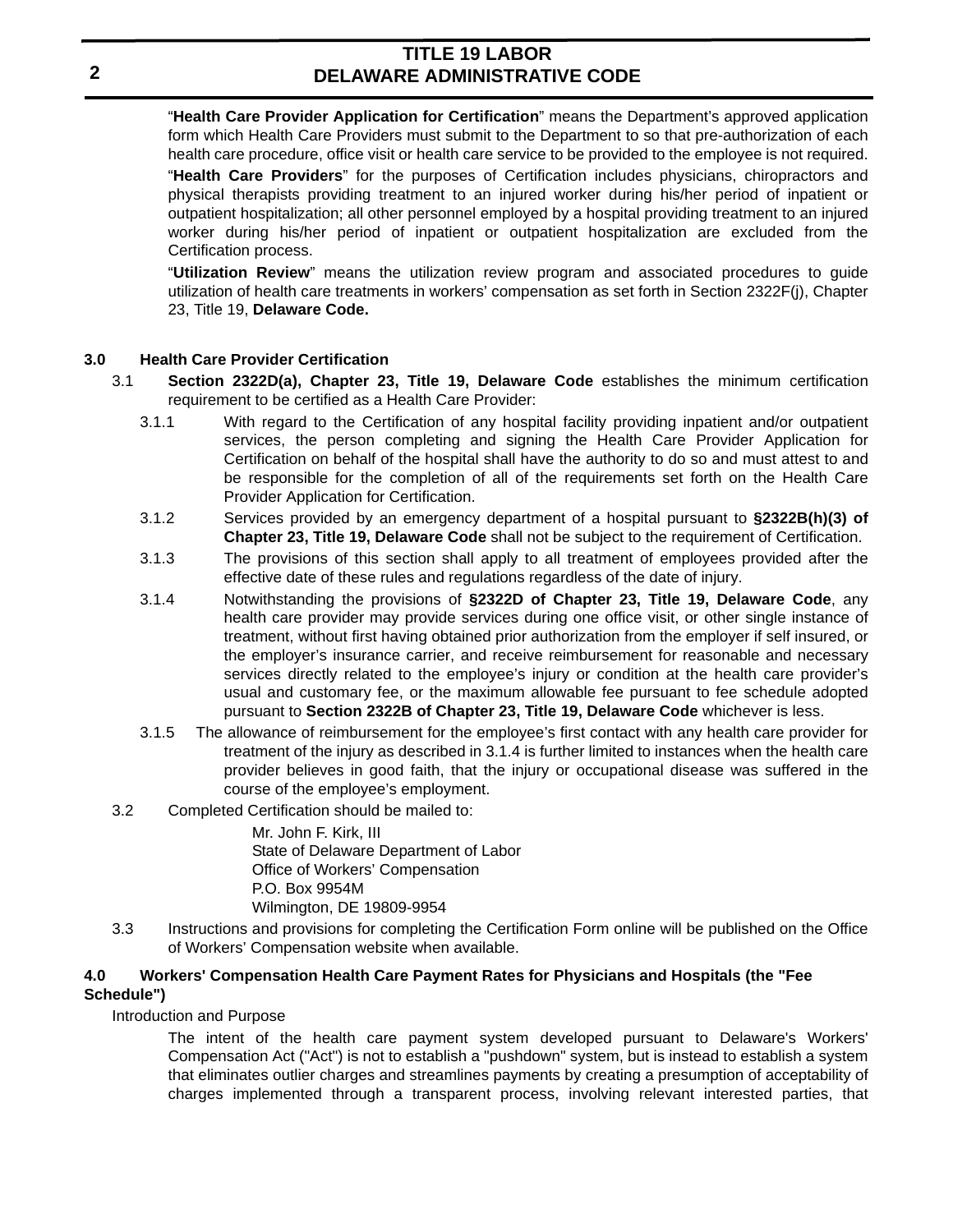prospectively responds to the cost of maintaining a health care practice, eliminating cost shifting among health care service categories, and avoiding institutionalization of upward rate creep.

The maximum allowable payment for health care treatment and procedures covered under the Workers' Compensation Act shall be the lesser of the health care provider's actual charges or the fee set by the payment system. The payment system will set fees at ninety percent (90%) of the  $75<sup>th</sup>$ percentile of actual charges within the geozip where the service or treatment is rendered, utilizing information contained in employers' and insurance carriers' national databases. For purposes of the Act, "geozip" means an area defined by reference to United States ZIP Codes; Delaware shall consist of one "197 geozip" (comprised of all areas within the State where the address has a ZIP Code beginning with the three digits 197 or 198), and one "199 geozip" (comprised of all areas within the State where the address has a ZIP Code beginning with the three digits 199). If a geozip does not have the necessary number of charges and fees to calculate a valid percentile for a specific procedure, treatment or service, the Health Care Advisory Panel created pursuant to **19 Del.C. §2322(A)**, in its discretion may combine data from Delaware's two geozips for a specific procedure, treatment, or service. In the event that the Health Care Advisory Panel determines that there is insufficient data to calculate a valid percentile for a procedure, treatment or service, or that data from a commercial vendor is not sufficiently reliable to implement a payment system for professional services for a specific procedure, treatment or service, then the Health Care Advisory Panel may recommend an alternative method for a payment system for professional charges.

Three (3) years after the effective date of the Act, January 17, 2007, the Health Care Advisory panel shall review the geozip reporting system and make a recommendation concerning whether the State should operate its workers' compensation health care payment system on a geozip basis or on a single statewide basis.

If an employer or an insurance carrier contracts with a provider for the purpose of providing services under the Act, the rate negotiated in any such contract shall prevail.

This document is intended to assist with fee schedule application, and to ensure correct billing and reimbursement on workers' compensation medical claims. This document is NOT intended, and should not be construed, as a utilization review guide or practice manual.

#### **Reference Materials**

- The health care payment system and fee schedule is in accordance with the following documents, including codes, guidelines and modifiers:
- *Current Procedural Terminology*, copyright, American Medical Association, 515 N. State St., Chicago, IL 60610, Chicago, 2006;
- *HCPCS Level II*, U.S. Department of Health and Human Services, Centers for Medicare and Medicaid Services, 7500 Security Blvd., Baltimore, MD 21244, Baltimore, 2006;
- *National Correct Coding Policy Manual in Comprehensive Code Sequence for Part B Medicare Carriers, Version 12.0,* U.S. Department of Health and Human Services, Centers for Medicare and Medicaid Services, 7500 Security Blvd., Baltimore, MD 21244, Baltimore, 2006;
- *Relative Value Guide*, copyright, American Society of Anesthesiologists, 520 N. Northwest Highway, Park Ridge, IL 60068-2573, Park Ridge, 2006;
- Diagnosis-Related Group (DRG) classification system, Centers for Medicare and Medicaid Services (CMS), *Federal Register*, Vol. 70, No. 155, August 2005.
- 4.1 HCPCS (Healthcare Common Procedure Coding System) (Level II)

The health care payment system requires that services be reported with the Healthcare Common Procedural Coding System Level 2 ("HCPCS Level 2"), or CPT codes that most comprehensively describe the services performed. Proprietary bundling edits more restrictive than the National Correct Coding Policy Manual in Comprehensive Code Sequence for Part B Medicare Carriers, Version 12.0, U.S. Department of Health and Human Services, Centers for Medicare and Medicare Services, 7500 Security Boulevard, Baltimore, Maryland, 21244, 2006, no later dates or editions, shall be prohibited.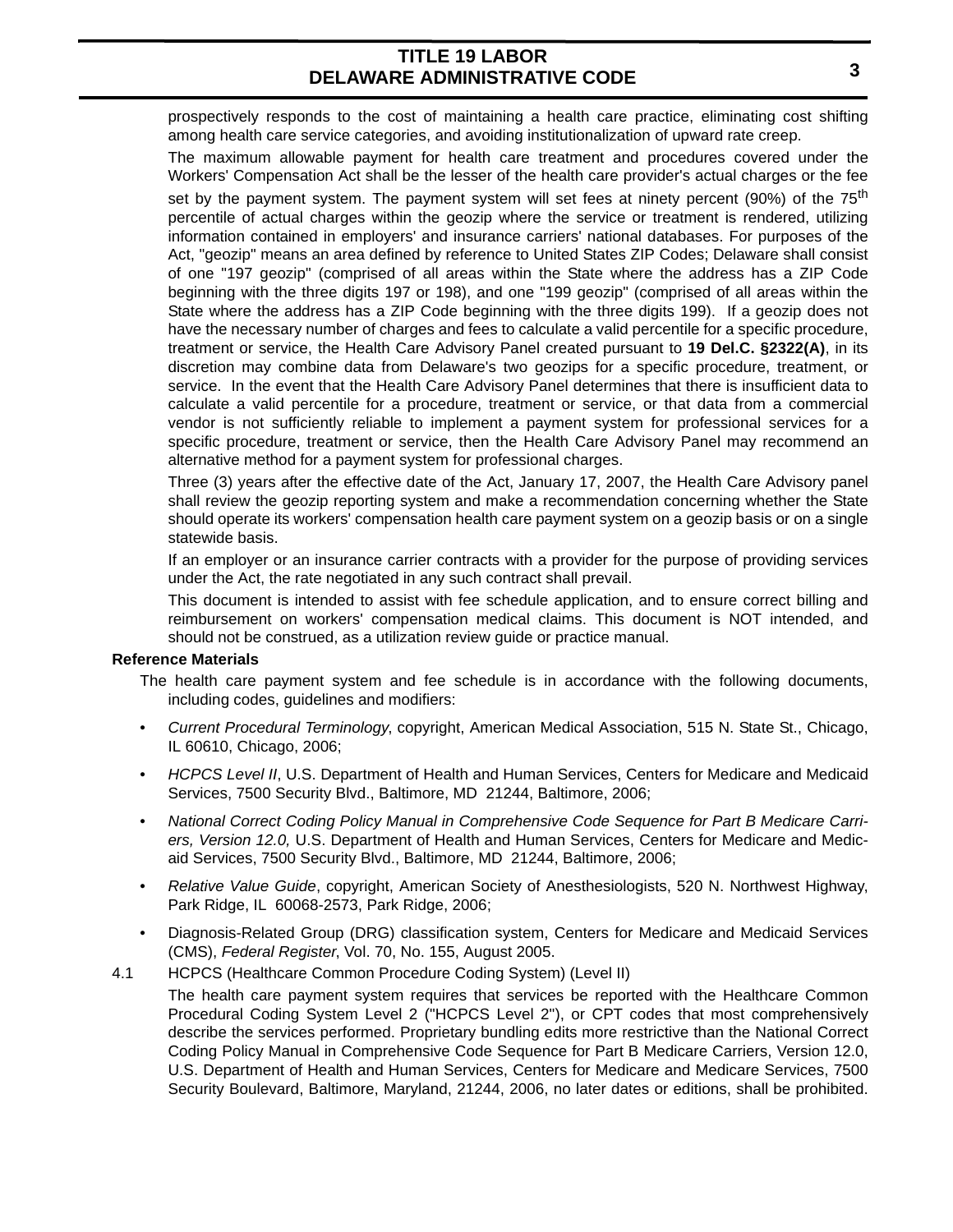Bundling edits is the process of reporting codes so that they most comprehensively describe the services performed.

- 4.2 Professional Services/CPT Code Set
	- 4.2.1 Unless otherwise specified herein, the payment system for professional services shall conform to the Current Procedural Terminology ("CPT"), American Medical Association, 515 North State Street, Chicago, Illinois, 60610, 2006, no later dates or editions.
	- 4.2.2 The fee schedule defers to guides and descriptions in the CPT Code Set in establishing the correct classification for health care services.
- 4.3 Physician/Health Care Provider Services
	- 4.3.1 The maximum allowable payment for health care treatment and procedures shall be the lesser of the health care provider's actual charges or ninety percent (90%) of the  $75<sup>th</sup>$  percentile of actual charges within the geozip where the service or treatment is rendered, utilizing information contained in employers' and insurance carriers' national databases. If an employer or insurance carrier contracts with a provider for the purpose of providing services under the Act, the rate negotiated in such contract shall prevail.
	- 4.3.2 Whenever the health care payment system does not set a specific fee for a procedure, treatment or service in the schedule, the amount of reimbursement shall be eighty-five percent (85%) of actual charge ("POC 85"), which actual charge will be fixed as of 11/1/08 and subsequent to such date will be subject to verification, audit and/or review by the Department of Insurance. Reasonable costs of such review or audit shall be reimbursed to the Department of Insurance by the health care provider whose billing is audited. From the effective date of this regulation through and including 10/31/08, the "POC 85" charges, if contested, will be subject to review pursuant to Hearing to be conducted before the Industrial Accident Board.
	- 4.3.3 The payment system will be adjusted yearly from the date the Health Care Advisory Panel recommended adoption of the fee schedule, November 14, 2007, based on percentage changes to the Consumer Price Index--Urban, U.S. City Average, All Items, as published by the United States Bureau of Labor Statistics.

#### 4.4 Modifiers

Modifiers augment CPT codes to more accurately describe the circumstances of services provided. When applicable, the circumstances should be identified by a modifier code: a two-digit number placed after the usual procedure code. If more than one modifier is needed, place modifier 99 after the procedure code to indicate that two or more modifiers will follow. Some modifier descriptions in this fee schedule have been changed from the CPT language.

#### 4.5 Anesthesia Services

- 4.5.1 The maximum allowable payment for anesthesia treatment, procedures or services shall be the lesser of the health care provider's actual charges or ninety percent (90%) of the  $75<sup>th</sup>$ percentile of actual charges within the geozip where the treatment, procedure or service is rendered, utilizing information contained in employers' and insurance carriers' national databases. If an employer or insurance carrier contracts with a provider for the purpose of providing services under the Act, the rate negotiated in such contract shall prevail.
- 4.5.2 Whenever the health care payment system does not set a specific fee for an anesthesia treatment, procedure or service in the schedule, the amount of reimbursement shall be eightyfive percent (85%) of actual charge ("POC 85") for such service as of October 31, 2006, subject to verification, review and/or audit by the Department of Insurance. Reasonable costs of such review or audit shall be reimbursed to the Department of Insurance by the health care provider whose billing is audited.
- 4.5.3 The payment system will be adjusted yearly from the date the Health Care Advisory Panel recommended adoption of the fee schedule, November 14, 2007, and each year thereafter the Department of Labor shall make an automatic adjustment to the maximum payment for an anesthesia treatment, procedure and/or service in effect in January of that year. The Department of Labor shall increase or decrease the maximum payment by the percentage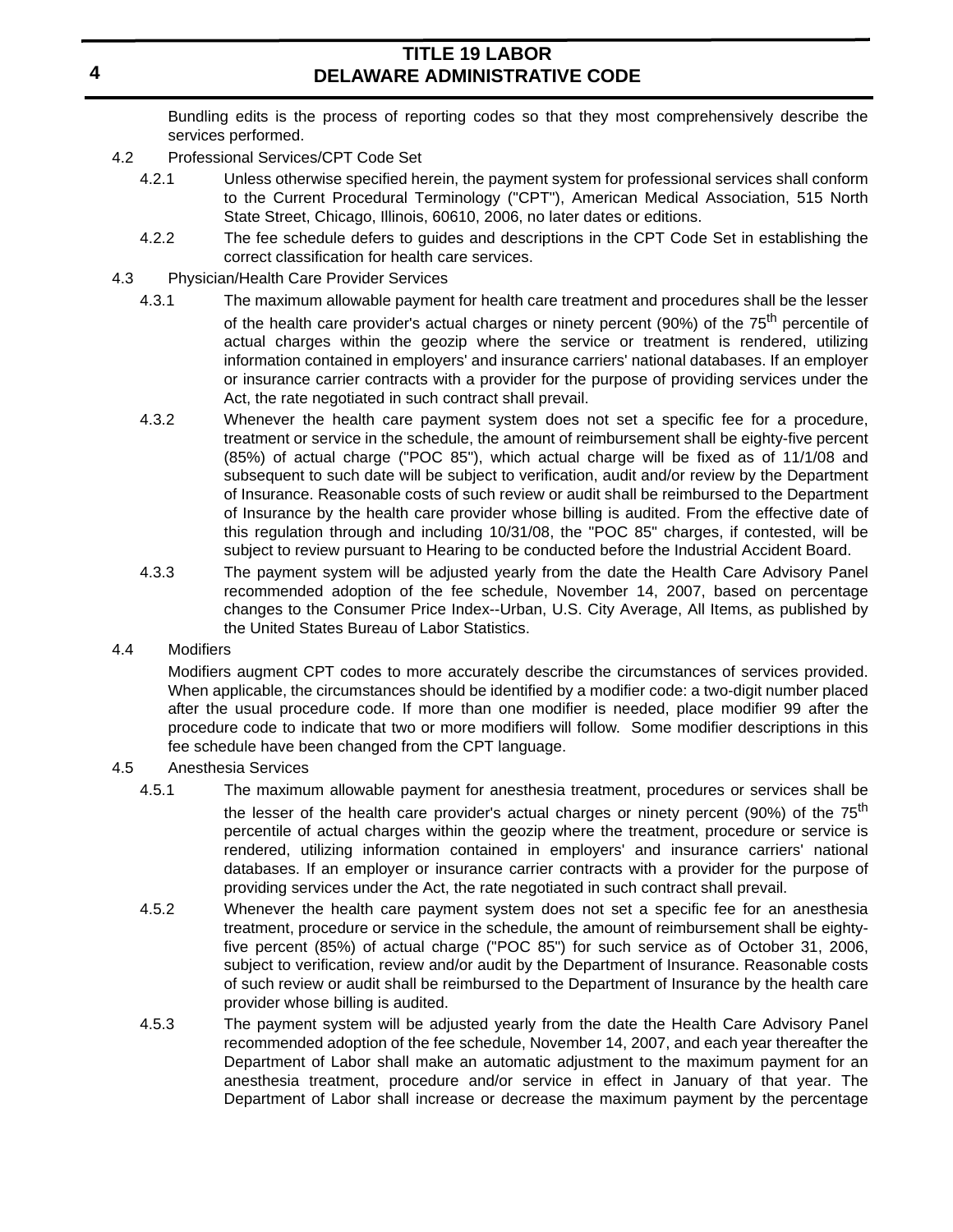change of increase or decrease in the Consumer Price Index-Urban, U.S. City Average, All Items, as published in the United States Bureau of Labor Statistics.

- 4.6 Ambulatory Surgical Treatment
	- 4.6.1 Fees billed for services provided to injured workers pursuant to the Act by an Ambulatory Surgical Treatment Center ("ASTC") shall be reimbursed at a rate equal to eighty-five percent (85%) of each ASTC's actual charges for services as of October 31, 2006. Verification that such billing is performed in compliance with **19 Del.C. §2322B(i)(1)** shall be provided by each ASTC to the Office of Workers' Compensation within sixty (60) days of the completion and issuance of audited financial statements to the ASTC by its independent financial auditors. Such verification shall be subject to further review or audit by the Department of Insurance. Reasonable costs of such review or audit for purposes of the above-referenced section of the Act shall be reimbursed to the Department of Insurance by the ASTC whose billing is audited. The ASTC fee determination mechanism adopted pursuant to this subsection shall apply to all services provided after the effective date of the regulation implementing the fee schedule and regardless of the date of injury.
	- 4.6.2 The payment system will be adjusted yearly from the date the Health Care Advisory Panel recommended adoption of the fee schedule, November 14, 2007, and each year thereafter the Department of Labor shall make an automatic adjustment to each ASTC's reimbursement rates as derived pursuant to the above for procedures, treatments or services in effect in January of that year. The amount payable to each ASTC pursuant to the above shall be adjusted annually by the Department of Labor in accordance with the Consumer Price Index-- Urban, U.S. City Average for Medical Care, as published by the United States Bureau of Labor Statistics. The adjustment factor referenced above shall be reviewed by the Health Care Advisory Panel three (3) years after the effective date of this section and the Panel shall make a recommendation concerning the continued use of the Consumer Price Index for Medical Care, or the adoption of a different index for cost adjustments in fees for ASTC services.
- 4.7 Dental Services
	- 4.7.1 The maximum allowable payment for dental treatment, procedures or services shall be the lesser of the health care provider's actual charges of ninety percent (90%) of the 75<sup>th</sup> percentile of actual charges within the geozip where the treatment, procedure or service is rendered, utilizing information contained in employers' and insurance carriers' national databases. If an employer or insurance carrier contracts with a provider for the purpose of providing services under the Act, the rate negotiated in such contract shall prevail.
	- 4.7.2 Whenever the health care payment system does not set a specific fee for a dental treatment, procedure or service in the schedule, the amount of reimbursement shall be eighty-five percent (85%) of actual charge ("POC 85") for such service as of October 31, 2006, subject to verification, review and/or audit by the Department of Insurance. Reasonable costs of such review or audit shall be reimbursed to the Department of Insurance by the dental practitioner whose billing is audited.
	- 4.7.3 The payment system will be adjusted yearly from the date the Health Care Advisory Panel recommended adoption of the fee schedule, November 14, 2007, and each year thereafter the Department of Labor shall make an automatic adjustment to the maximum payment for a dental treatment, procedure or service in effect in January of that year. The Department of Labor shall increase or decrease the maximum payment by the percentage change of increase or decrease in the Consumer Price Index-Urban, U.S. City Average, All Items, as published by the United States Bureau of Labor Statistics.
- 4.8 Emergency Department of a Hospital
	- 4.8.1 Services provided by an emergency department of a hospital, or any other facility subject to the Federal Emergency Medical Treatment and Active Labor Act, 42 United States Code §1395dd, et seq., and any emergency medical services provided in a pre-hospital setting by ambulance attendants and/or paramedics, shall be exempt from the healthcare payment system and shall not be subject to the requirement that a health care provider be certified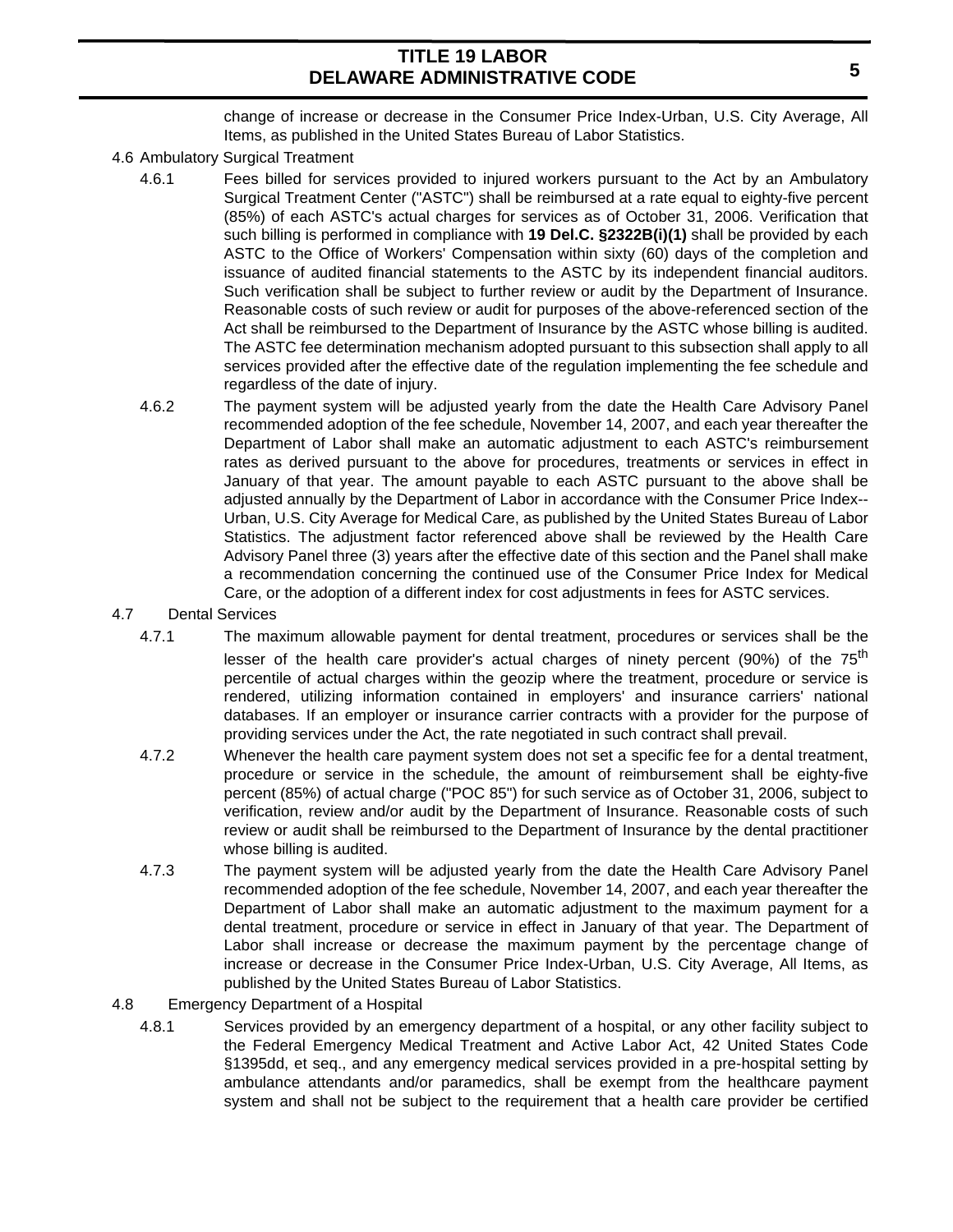pursuant to **19 Del.C. §2322D**, requirements for preauthorization of services, or the health care practice guidelines adopted pursuant to **19 Del.C. §2322C**.

- 4.8.2 Upon admission to a hospital and discharge from an emergency department, hospital charges shall be subject to that which is set forth in the section below titled "Hospital".
- 4.9 Hospital
	- 4.9.1 Hospital fees billed for inpatient and outpatient services provided to injured workers pursuant to the Act shall be reimbursed at a rate equal to eighty-five percent (85%) of each hospital's actual charges for such services as of October 31, 2006, subject to adjustment as provided below. Verification that such billing is performed in compliance with the above and **19 Del.C. §2322B(h)** shall be provided by each hospital to the Office of Workers' Compensation within sixty (60) days of the completion and issuance of audited financial statements to the hospital by its independent financial auditors. Such verification shall be subject to further review or audit by the Department of Insurance. Reasonable costs of such review or audit for purposes of this section shall be reimbursed to the Department of Insurance by the hospital whose billing is audited.
	- 4.9.2 The payment system will be adjusted yearly from the date the Health Care Advisory Panel recommended adoption of the fee schedule, November 14, 2007, with automatic adjustment to each hospital's reimbursement rates, as derived pursuant to **19 Del.C. §2322B(h)**, for procedures, treatments or services in effect in January of that year. The amount payable to each hospital pursuant to **19 Del.C. §2322B(h)** shall be adjusted annually by the Department of Labor in accordance with the Consumer Price Index--Urban, U.S. City Average for Medical Care, as published by the United States Bureau of Labor Statistics. The adjustment factor referenced above shall be reviewed by the Health Care Advisory Panel three (3) years after the effective date of the regulation implementing the fee schedule, and the Panel shall make a recommendation concerning the continued use of the Consumer Price Index for medical care, or the adoption of a different index for cost adjustments in fees for hospital services.
- 4.10 Allied Health Care Professional

An allied health care professional, such as a certified registered nurse anesthetist ("CRNA"), physician assistant ("PA") or nurse practitioner ("NP"), shall be reimbursed at the same rate as other health care professionals when the allied health care professional is performing, coding and billing for the same services as other health care professionals if a physician health care provider is physically present when the service or treatment is rendered, and shall be reimbursed at eight percent (80%) of the primary health care provider's rate if a physician health care provider is not physically present when the service or treatment is rendered.

- 4.11 Independently Operated Diagnostic Testing Facility
	- 4.11.1 Charges of an independently operated diagnostic testing facility shall be subject to the professional services and HCPCS Level II health care payment system where applicable. An independent diagnostic testing facility is an entity independent of a hospital or physician's office, whether a fixed location, a mobile entity, or an individual non-physician practitioner, in which diagnostic tests are performed by licensed or certified non-physician personnel under appropriate physician supervision.
	- 4.11.2 In the event that the professional services and HCPCS Level II health care payment system is inapplicable, the fee for reimbursement of independent diagnostic testing facility services shall be eight-five percent (85%) of actual charge ("POC 85") for such service as of October 31, 2006, subject to verification, review and/or audit by the Department of Insurance. Reasonable costs of such review or audit shall be reimbursed to the Department of Insurance by the health care provider whose billing is audited.
	- 4.11.3 The payment system will be adjusted yearly from the date the Health Care Advisory Panel recommended adoption of the fee schedule, November 14, 2007, and each year thereafter the Department of Labor shall make an automatic adjustment to the maximum payment for a procedure, treatment or service in effect in January of that year. The Department of Labor shall increase or decrease the maximum payment by the percentage change of increase or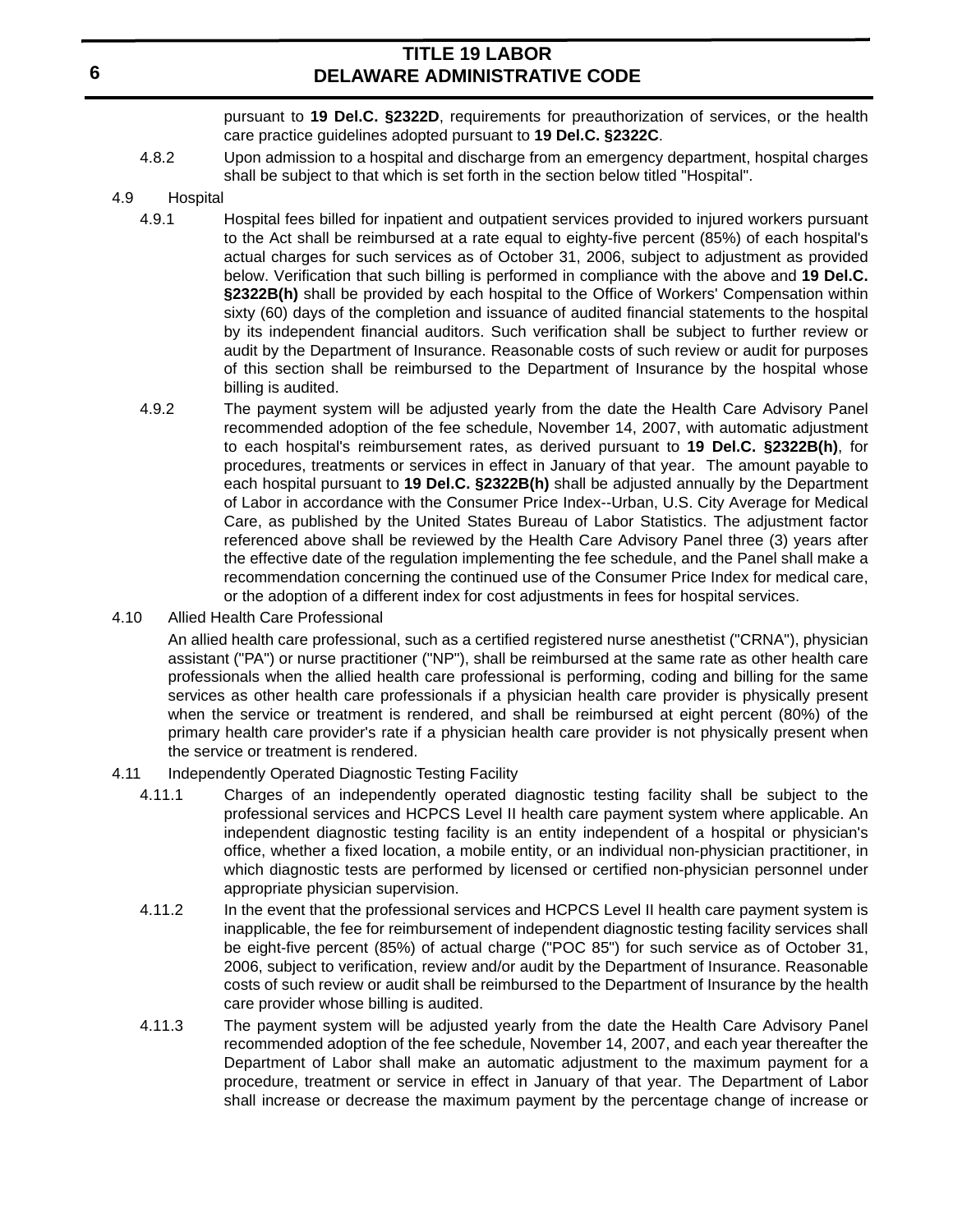decrease in the Consumer Price Index--Urban, U.S. City Average, All Items, as published by the United States Bureau of Labor Statistics.

- 4.12 Pathology
	- 4.12.1 The maximum allowable payment for pathology services and procedures shall be the lesser of the health care provider's actual charges or ninety percent (90%) of the  $75<sup>th</sup>$  percentile of actual charges within the geozip where the pathology service or procedure is rendered, utilizing information contained in employers' and insurance carriers' national databases. If an employer or insurance carrier contracts with a provider for the purpose of providing services under the Act, the rate negotiated in such contract shall prevail.
	- 4.12.2 Whenever the health care payment system does not set forth a specific fee for a pathology service or procedure in the schedule, the amount of reimbursement shall be eighty-five percent (85%) of actual charge ("POC 85") for such service or procedure as of October 31, 2006, subject to verification, review and/or audit by the Department of Insurance. Reasonable costs of such review or audit shall be reimbursed to the Department of Insurance by the health care provider whose billing is audited.
	- 4.12.3 The payment system will be adjusted yearly from the date the Health Care Advisory Panel recommended adoption of the fee schedule, November 14, 2007, and each year thereafter the Department of Labor shall make an automatic adjustment to the maximum payment for a procedure, treatment or service in effect in January of that year. The Department of Labor shall increase or decrease the maximum payment by the percentage change of increase or decrease in the Consumer Price Index--Urban, U.S. City Average, All Items, as published by the United States Bureau of Labor Statistics.
- 4.13 Radiology
	- 4.13.1 The maximum allowable payment for radiology treatment, procedures or services shall be the lesser of the health care provider's actual charges or ninety percent (90%) of the  $75<sup>th</sup>$ percentile of actual charges within the geozip where the service or treatment is rendered, utilizing information contained in the employers' and insurance carriers' national databases. If an employer or insurance carrier contracts with a provider for the purpose of providing services under the Act, the rate negotiated in such contract shall prevail.
	- 4.13.2 Whenever the health care payment system does not set forth a specific fee for a radiology treatment, procedure or service in the schedule, the amount for reimburse-ment shall be eighty-five percent (85%) of actual charge ("POC 85") for such service as of October 31, 2006, subject to verification, review and/or audit by the Department of Insurance. Reasonable costs of such review or audit shall be reimbursed to the Department of Insurance by the health care provider whose billing is audited.
	- 4.13.3 The payment system will be adjusted yearly from the date the Health Care Advisory Panel recommended adoption of the fee schedule, November 14, 2007, and each year thereafter the Department of Labor shall make an automatic adjustment to the maximum payment for a procedure, treatment or service in effect in January of that year. The Department of Labor shall increase or decrease the maximum payment by the percentage change of increase or decrease in the Consumer Price Index--Urban, U.S. City Average, All Items, as published by the United States Bureau of Labor Statistics.
- 4.14 Pharmacy
	- 4.14.1 Reimbursement for pharmacy services, prescription drugs and other pharmaceuticals is 100% of the Average Wholesale Price (AWP) as of October 31, 2006. Verification that such billing is performed in compliance with the above and **19 Del.C. §2322B** is subject to review or audit by the Department of Insurance. Reasonable costs of such review or audit for purposes of the above shall be reimbursed to the Department of Insurance by the provided whose billing is audited.
	- 4.14.2 The payment system will be adjusted yearly from the date the Health Care Advisory Panel recommended adoption of the fee schedule, November 14, 2007, and each year thereafter the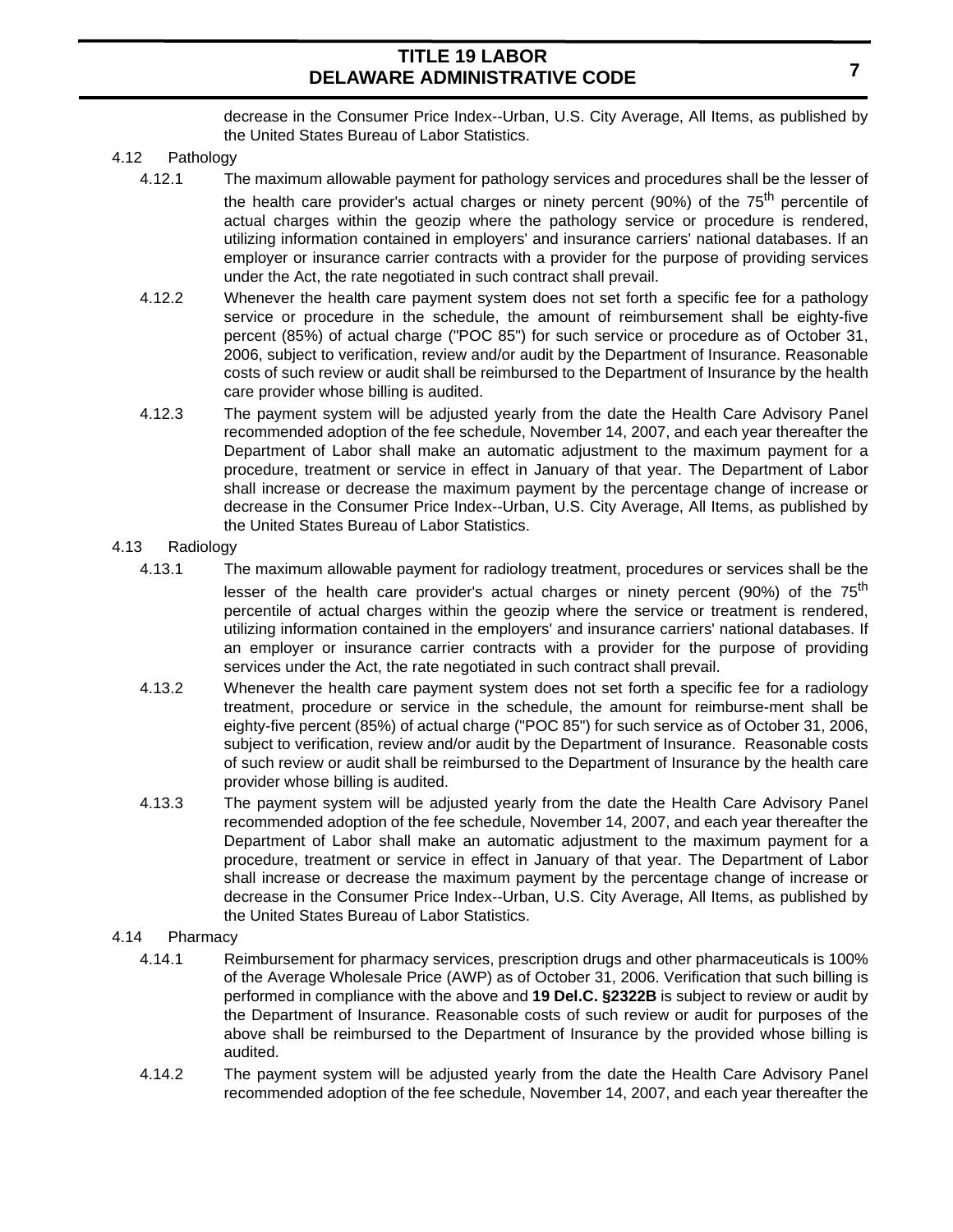Department of Labor shall make an automatic adjustment to the maximum payment for pharmacy services, prescription drugs and other pharma-ceuticals in effect in January of that year. The Department of Labor shall increase or decrease the maximum payment by the percentage change of increase or decrease in the Consumer Price Index--Urban, U.S. City Average, All Items, as published by the United States Bureau of Labor Statistics.

- 4.14.3 A prescription drug formulary has been adopted and recommended by the Health Care Advisory Panel which designates preferred prescription drugs and encourages the use of generic drugs over name brand drugs.
- 4.15 Durable Medical Equipment
	- 4.15.1 The maximum allowable payment for durable medical equipment shall be the lesser of the health care provider's actual charges or ninety percent (90%) of the 75<sup>th</sup> percentile of actual charges within the geozip where the durable medical equipment is provided, utilizing information contained in employers' and insurance carriers' national databases. If an employer or insurance carrier contracts with a provider for the purpose of providing durable medical equipment under the Act, the rate negotiated in such contract shall prevail.
	- 4.15.2 Whenever the health care payment system does not set a specific fee for durable medical equipment in the schedule, the amount of reimbursement shall be eighty-five percent (85%) of the provider's actual charge for such equipment as of October 31, 2006, subject to adjustment as provided below. Verification that such billing is performed in compliance with **19 Del.C. §2322B(h)** shall be subject to verification, review and/or audit by the Department of Insurance. Reasonable costs of such review or audit for purposes of the above and **19 Del.C. §2322B** shall be reimbursed to the Department of Insurance by the provider whose billing is audited.
	- 4.15.3 The payment system will be adjusted yearly from the date the Health Care Advisory Panel recommended adoption of the fee schedule, November 14, 2007, and each year thereafter the Department of Labor shall make an automatic adjustment to the maximum payment for durable medical equipment in effect in January of that year. The Department of Labor shall increase or decrease the maximum payment by the percentage change of increase or decrease in the Consumer Price Index--Urban, U.S. City Average, All Items, as published by the United States Bureau of Labor Statistics.
- 4.16 Total Component/Professional Component, Technical Component
	- 4.16.1 A total fee includes both the professional component and the technical component needed to accomplish the procedure. Explanations of the professional component and the technical component are listed below. The values listed in the Amount column represent the total reimbursement. Under no circumstance shall the combined amounts of the professional and technical components exceed the amount of the total component.
	- 4.16.2 Professional Component: The professional component represents the reimbursement allowance of the professional services of the physician and is identified by the use of modifier 26. This includes examination of the patient when indicated, performance or supervision of the procedure, interpretation and written report of the examination, and consultation with the referring physician. Values in the PC Amount column are intended for the services of the professional for the professional component only and do not include any other charges. To identify a charge for a professional component only, use the five-digit code followed by modifier 26.
	- 4.16.3 Technical Component: The technical component includes charges made by the institution or clinic to cover the services of the facilities. To identify a charge for a technical component only, use of the five-digit code followed by HCPCS Level II modifier TC.
- 4.17 Out-Of-State Service

If any procedure, treatment or service is rendered outside of the State of Delaware, the amount of reimbursement shall be the greater of (1) the amount set forth in a workers' compensation health care payment system or fee schedule adopted by the state in which the procedure, treatment or service is rendered, if such a schedule has been adopted, or (2) the amount that would be authorized by the payment system adopted pursuant to Delaware's Workers' Compensation Act if the service or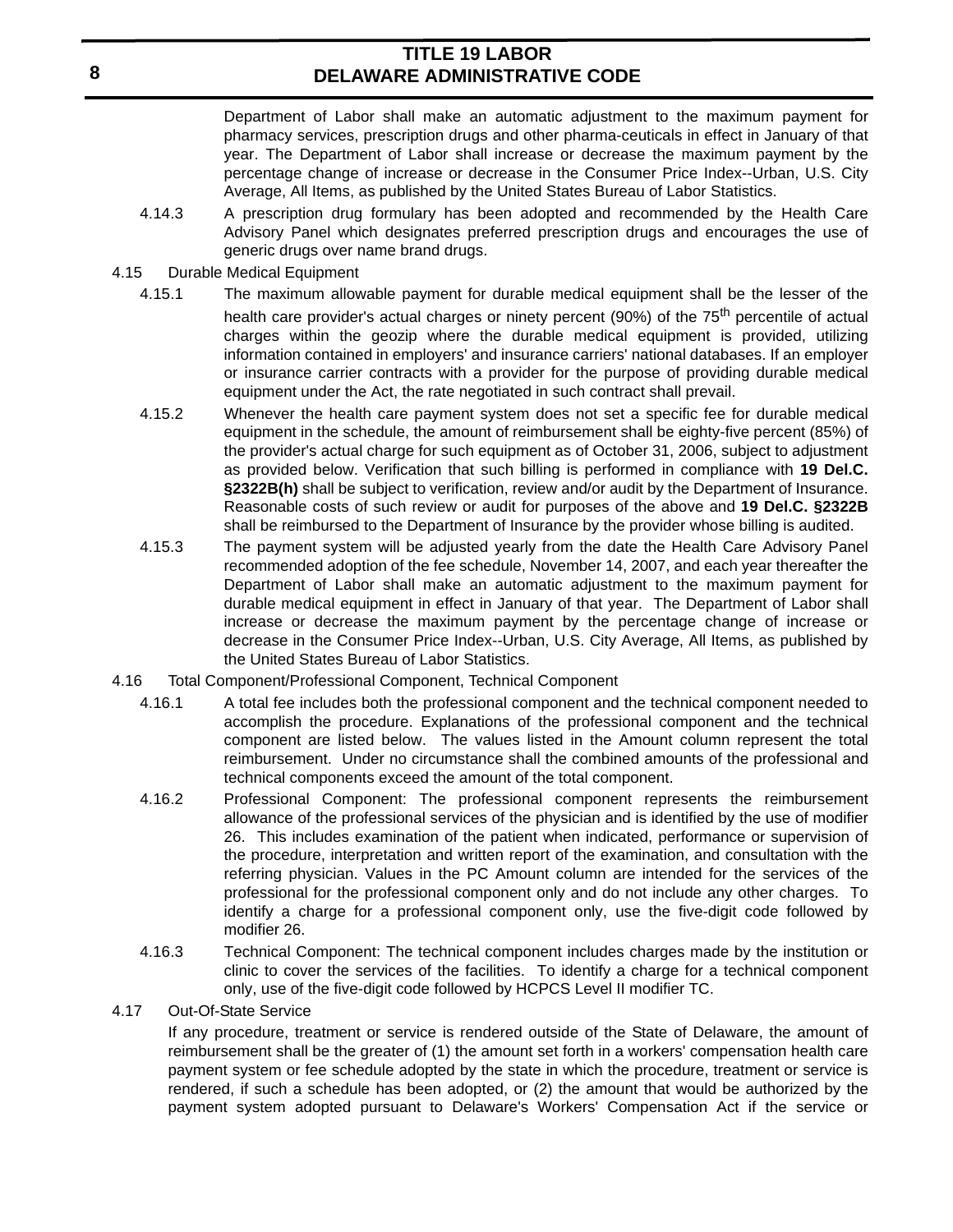treatment were performed in the geozip where the injury occurred or where the employee was principally assigned. Charges for a procedure, treatment or service outside the State of Delaware shall be subject to the instructions, guidelines, and payment guides and policies in the health care payment system.

- 4.18 Billing and Payment for Health Care Services
	- 4.18.1 Pursuant to **19 Del.C. §2322F,** charges for medical evaluation, treatment and therapy, including all drugs, supplies, tests and associated chargeable items and events, shall be submitted to the employer or insurance carrier along with a bill or invoice for such charges, accompanied by records or notes, concerning the treatment or services submitted for payment, documenting the employee's condition and the appropriateness of the evaluation, treatment or therapy, with reference to the health care practice guidelines adopted pursuant to **19 Del.C. §2322C**, or documenting the preauthorization of such evaluation, treatment or therapy. The initial copy of the supporting notes or records shall be produced without separate or additional charge to the employer, insurance carrier or employee.
	- 4.18.2 Those healthcare providers who obtained certification pursuant to **19 Del.C. §2322D** are not required to first preauthorize each health care procedure, office visit or health care service to be provided to an injured employee with the employer or insurance carrier.
	- 4.18.3 Charges for hospital services and items supplied by a hospital, including all drugs, supplies, tests and associated chargeable items and events, shall be submitted to the employer or insurance carrier along with a bill or invoice which shall be documented in a nationally recognized uniform billing code format and as reference above, in sufficient detail to document the services or items provided, and any preauthorization of the services and items shall also be documented. The initial copy of the supporting medical notes or records shall be produced without separate or additional charge to the employer, insurance carrier or employee.
	- 4.18.4 Payment for hospital services, including payment for invoices rendered for emergency department services, shall be made within thirty (30) days of the submission of a "clean claim" accompanied by notes documenting the employee's condition and the appropriateness of the evaluation, treatment or therapy.
	- 4.18.5 Preauthorized evaluations, treatments or therapy shall be paid at the agreed fee within thirty (30) days of the date of submission of the invoice, unless the compliance with the preauthorization is contested, in good faith, pursuant to the utilization review system set forth in **19 Del.C. §2322F(j)** [see the rules and regulation regarding Utilization Review].
	- 4.18.6 Treatments, evaluations and therapy provided by a certified health care provider shall be paid within thirty (30) days of receipt of the health care provider's bill or invoice together with records or notes as provided above and pursuant to **19 Del.C. §2322F**, unless compliance with the health care payment system or practice guidelines adopted pursuant to **19 Del.C. §§2322B or 2322C** is contested, in good faith, pursuant to the utilization review system as referenced above.
	- 4.18.7 Denial of payment of health care services provided pursuant to the Act, whether in whole or in part, shall be accompanied with written explanation for reason for denial.
	- 4.18.8 In the event that a portion of a health care invoice is contested, the uncontested portion shall be paid without prejudice to the right to contest the remainder. The time limits set forth above and in §2322F shall apply to payment of all uncontested portions of health care payments.
	- 4.18.9 An employer or insurance carrier shall be required to pay a health care invoice within thirty (30) days of receipt of the invoice as long as the claim contains substantially all the required data elements necessary to adjudicate the invoice, unless the invoice is contested in good faith. If the contested invoice pertains to an acknowledged compensable claim and the denial is based upon compliance with the health care payment system and/or health care practice guidelines, it shall be referred to utilization review. Unpaid invoices shall incur interest at a rate of one percent (1%) per month payable to the provider. A provider shall not hold an employee liable for costs related to non-disputed services for a compensable injury and shall not bill or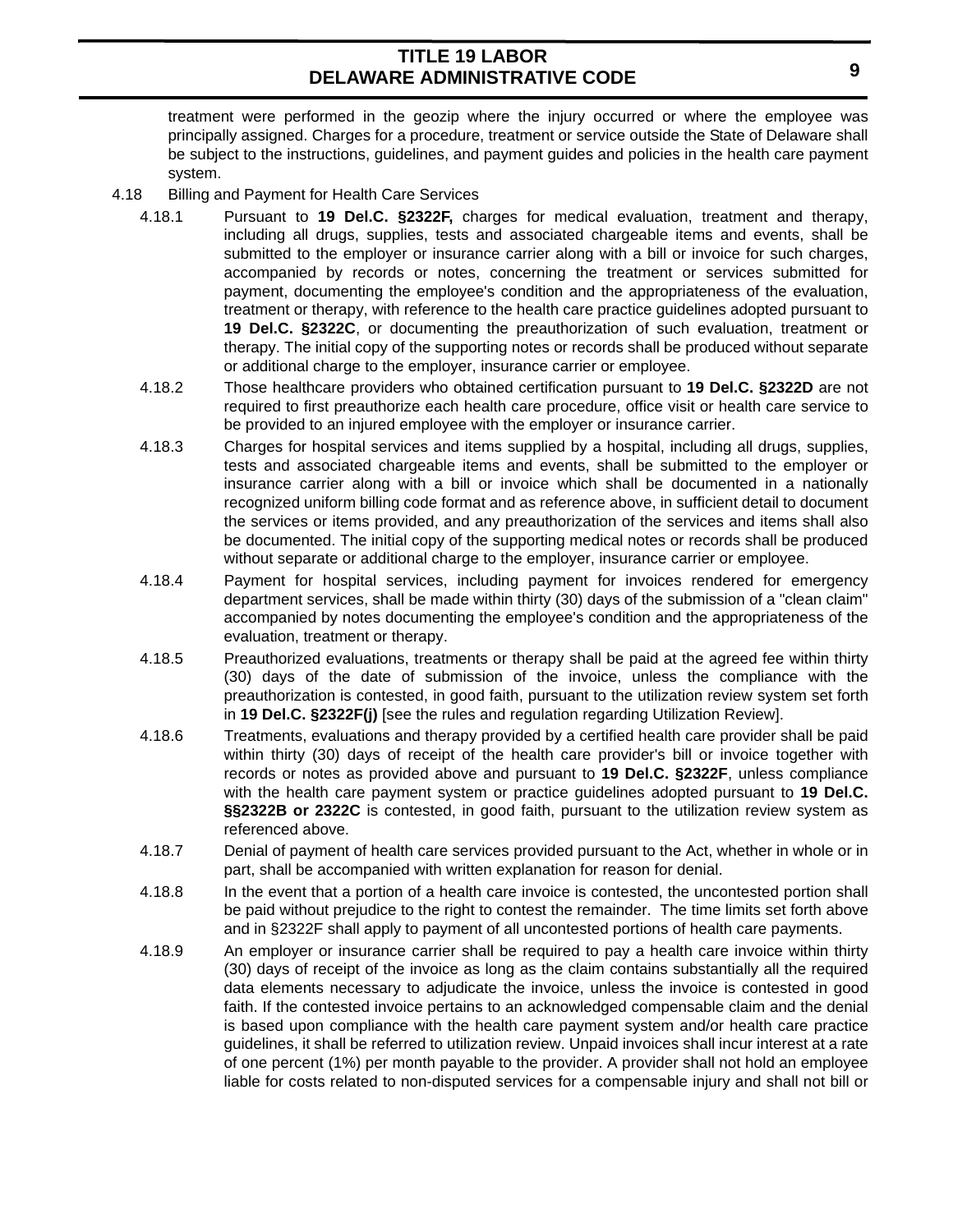attempt to recover from the employee the difference between the provider's charge and the amount paid by the employer or insurance carrier on a compensable injury.

- 4.18.10 If, following a hearing, the Industrial Accident Board determines that an employer, an insurance carrier, or health care provider failed in its responsibilities under **19 Del.C. §§2322B, 2322C, 2322D, 2322E or 2322F**, it shall assess a fine of not less than \$1,000.00 nor more than \$5,000.00 for violations of said sections, such fines shall be payable to the Workers' Compensation Fund.
- 4.19 Fees for Non-Clinical Services
	- 4.19.1 Pursuant to **19 Del.C. §2322B(m)**, fees for certain non-clinical services are set as follows, and will be periodically revised upon recommendation of the Health Care Advisory Panel to reflect changes in the cost of providing such services:
		- 4.19.1.1 Retrieving, copying and transmitting existing medical reports and records, to include copying of medical notes and/or records supporting a bill or invoice for charges for treatment or services:
			- \$25.00 for search and retrieval
			- \$1.25 per page for first 20 pages
			- \$.90 per page for pages 21 through 60
			- \$.30 per page for pages 61 and thereafter
		- 4.19.1.2 Testimony by a physician for non-video deposition shall not exceed \$2,000.00; for video deposition: \$500.00 additional;
		- 4.19.1.3 Live testimony by a physician at any hearing or proceeding shall not exceed \$3,500.00;
		- 4.19.1.4 Completion and transmission of any Statutorily required report, form or document by a physician/health care provider: \$30.00.
- 4.20 Effective Date
	- 4.20.1 The health care payment system shall apply to all services provided after the effective date of the health care payment system regulations and regardless of date of injury.
	- 4.20.2 The Department of Labor of the State of Delaware reserves the authority to determine applicability of all rules of the fee schedule. Any physician, other medical professional, or other entity having questions regarding applicability to their individual reimbursement as it applies to the fee schedule, should direct any such question to the Department of Labor or to such other authority as directed by the Department of Labor.

feeshcedule.pdf Payment Rates for Physicians and Hospitals (Fee Schedule)

## **DOWC PREFERRED DRUG LIST**

Use the formulary below only for NSAID analgesics, opiod analagesics, skeletal muscle relaxants. Physicians are encouraged to prescribe generic drugs. If the physician feels it is medically necessary to prescribe a nonpreferred drug and there is no generic equivalent then it can be done without prior authorization. Please note that the Reference Trade Name listed below is used only as an example of the generic drug.

The use of sustained release/controlled release medication may be used when a continuous around-the-clock analgesic is needed for moderate to severe pain requiring treatment for an extended period of time.

| <b>ANALGESICS: NSAIDS</b>               |                                  |  |  |  |
|-----------------------------------------|----------------------------------|--|--|--|
| <b>PREFERRED DRUG</b>                   | <b>Reference Trade Name</b>      |  |  |  |
| DICLOFENAC POTASSIUM 50MG TABLET ORAL   | CATAFLAM 50 MG TABLET            |  |  |  |
| DICLOFENAC SODIUM 100MG TAB.SR 24H ORAL | <b>VOLTAREN-XR 100 MG TABLET</b> |  |  |  |
| DICLOFENAC SODIUM 25MG TABLET DR ORAL   | <b>VOLTAREN 25 MG TABLET EC</b>  |  |  |  |
| DICLOFENAC SODIUM 50MG TABLET DR ORAL   | <b>VOLTAREN 50 MG TABLET EC</b>  |  |  |  |
| DICLOFENAC SODIUM 75MG TABLET DR ORAL   | <b>VOLTAREN 75 MG TABLET EC</b>  |  |  |  |
| DIFLUNISAL 250MG TABLET ORAL            | <b>DOLOBID 250MG TABLET</b>      |  |  |  |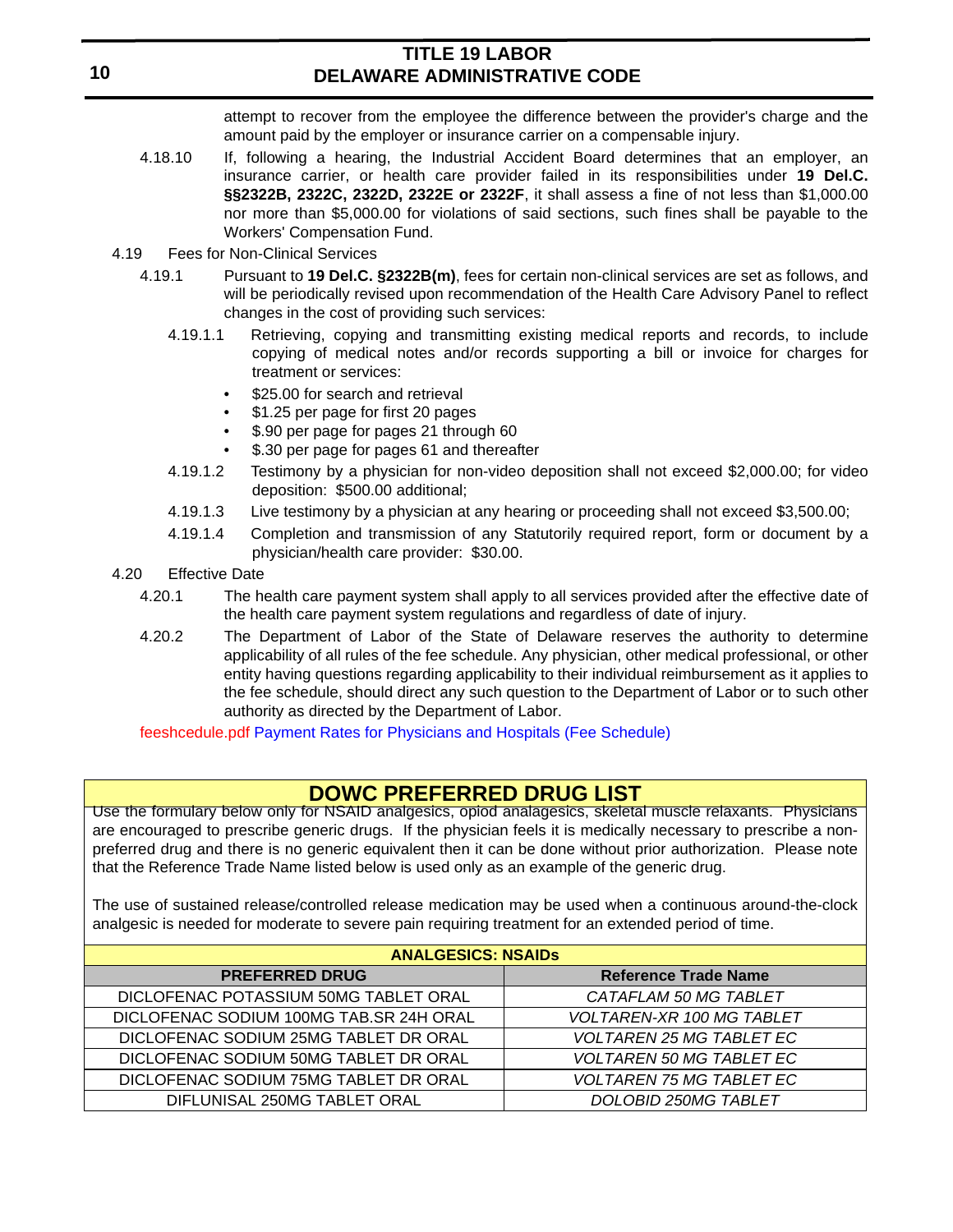| DIFLUNISAL 500MG TABLET ORAL                   | DOLOBID 500 MG TABLET                |  |  |
|------------------------------------------------|--------------------------------------|--|--|
| ETODOLAC 200MG CAPSULE ORAL                    | LODINE 200 MG CAPSULE                |  |  |
| ETODOLAC 300MG CAPSULE ORAL                    | LODINE 300 MG CAPSULE                |  |  |
| ETODOLAC 400MG TAB.SR 24H ORAL                 | LODINE XL 400MG TABLET SA            |  |  |
| ETODOLAC 400MG TABLET ORAL                     | <b>LODINE 400 MG TABLET</b>          |  |  |
| ETODOLAC 500MG TAB.SR 24H ORAL                 | LODINE XL 500 MG TABLET SA           |  |  |
| ETODOLAC 500MG TABLET ORAL                     | <b>LODINE 500MG TABLET</b>           |  |  |
| ETODOLAC 600MG TAB.SR 24H ORAL                 | LODINE XL 600MG TABLET SA            |  |  |
| FENOPROFEN CALCIUM 200MG CAPSULE ORAL          | <b>NALFON 200 MG PULVULE</b>         |  |  |
| FENOPROFEN CALCIUM 300MG CAPSULE ORAL          | <b>NALFON 300 MG CAPSULE</b>         |  |  |
| FENOPROFEN CALCIUM 600MG TABLET ORAL           | NALFON 600MG TABLET                  |  |  |
| FLURBIPROFEN 100MG TABLET ORAL                 | ANSAID 100 MG TABLET                 |  |  |
| FLURBIPROFEN 50MG TABLET ORAL                  | ANSAID 50MG TABLET                   |  |  |
| <b>IBUPROFEN 100MG TAB CHEW ORAL</b>           | ADVIL 100 MG TABLET CHEW             |  |  |
| <b>IBUPROFEN 100MG TABLET ORAL</b>             | <b>MOTRIN 100MG CAPLET</b>           |  |  |
| IBUPROFEN 100MG/5ML GEL ORAL                   | <b>ELIXSURE IB SUSPENSION</b>        |  |  |
| <b>IBUPROFEN 100MG/5ML ORAL SUSP ORAL</b>      | <b>MOTRIN 100 MG/5 ML SUSPENSION</b> |  |  |
| <b>IBUPROFEN 200MG CAPSULE ORAL</b>            | ADVIL MIGRAINE 200 MG CAPSULE        |  |  |
| <b>IBUPROFEN 200MG TABLET ORAL</b>             | <b>MOTRIN IB 200 MG CAPLET</b>       |  |  |
| <b>IBUPROFEN 300MG TABLET ORAL</b>             | <b>MOTRIN 300 MG TABLET</b>          |  |  |
| <b>IBUPROFEN 400MG TABLET ORAL</b>             | <b>MOTRIN 400 MG TABLET</b>          |  |  |
| IBUPROFEN 40MG/ML DROPS SUSP ORAL              | <b>MOTRIN 40MG/ML SUSP DROPS</b>     |  |  |
| <b>IBUPROFEN 50MG TAB CHEW ORAL</b>            | <b>MOTRIN 50MG TABLET CHEWABLE</b>   |  |  |
| <b>IBUPROFEN 600MG TABLET ORAL</b>             | <b>MOTRIN 600 MG TABLET</b>          |  |  |
| <b>IBUPROFEN 800MG TABLET ORAL</b>             | <b>MOTRIN 800 MG TABLET</b>          |  |  |
| INDOMETHACIN 25MG CAPSULE ORAL                 | <b>INDOCIN 25MG CAPSULE</b>          |  |  |
| INDOMETHACIN 25MG/5ML ORAL SUSP ORAL           | INDOCIN 25 MG/5 ML SUSPENSION        |  |  |
| INDOMETHACIN 50MG CAPSULE ORAL                 | <b>INDOCIN 50MG CAPSULE</b>          |  |  |
| INDOMETHACIN 50MG RECTAL SUPPOSITORY           | <b>INDOCIN 50 MG SUPPOSITORY</b>     |  |  |
| INDOMETHACIN 75MG CAPSULE SA ORAL              | <b>INDOCIN SR 75MG CAPSULE SA</b>    |  |  |
| KETOPROFEN 100MG PELLETED 24HR CAPSULE         |                                      |  |  |
| <b>ORAL</b>                                    | <b>ORUVAIL 100MG CAPSULE SA</b>      |  |  |
| KETOPROFEN 12.5MG TABLET ORAL                  | ORUDIS KT 12.5 MG TABLET             |  |  |
| KETOPROFEN 150MG PELLETED 24HR CAPSULE<br>ORAL | <b>ORUVAIL 150MG CAPSULE SA</b>      |  |  |
| KETOPROFEN 200MG PELLETED 24HR CAPSULE<br>ORAL | ORUVAIL 200 MG CAPSULE SA            |  |  |
| KETOPROFEN 25MG CAPSULE ORAL                   | <b>ORUDIS 25MG CAPSULE</b>           |  |  |
| KETOPROFEN 50MG CAPSULE ORAL                   | <b>ORUDIS 50MG CAPSULE</b>           |  |  |
| KETOPROFEN 75MG CAPSULE ORAL                   | <b>ORUDIS 75MG CAPSULE</b>           |  |  |
| KETOROLAC TROMETHAMINE 10MG TABLET ORAL        | TORADOL 10 MG TABLET                 |  |  |
| MECLOFENAMATE SODIUM 100MG CAPSULE ORAL        | <b>MECLOMEN 100MG CAPSULE</b>        |  |  |
| MECLOFENAMATE SODIUM 50MG CAPSULE ORAL         | <b>MECLOMEN 50MG CAPSULE</b>         |  |  |
| NABUMETONE 500MG TABLET ORAL                   | <b>RELAFEN 500 MG TABLET</b>         |  |  |
| NABUMETONE 750MG TABLET ORAL                   | <b>RELAFEN 750 MG TABLET</b>         |  |  |
| NAPROXEN 125MG/5ML ORAL SUSP ORAL              | NAPROSYN 125 MG/5 ML SUSPENSION      |  |  |
| NAPROXEN 250MG TABLET ORAL                     | NAPROSYN 250 MG TABLET               |  |  |
| NAPROXEN 375MG TABLET DELAYED-RELEASE          | EC-NAPROSYN 375 MG TABLET            |  |  |
| ORAL                                           |                                      |  |  |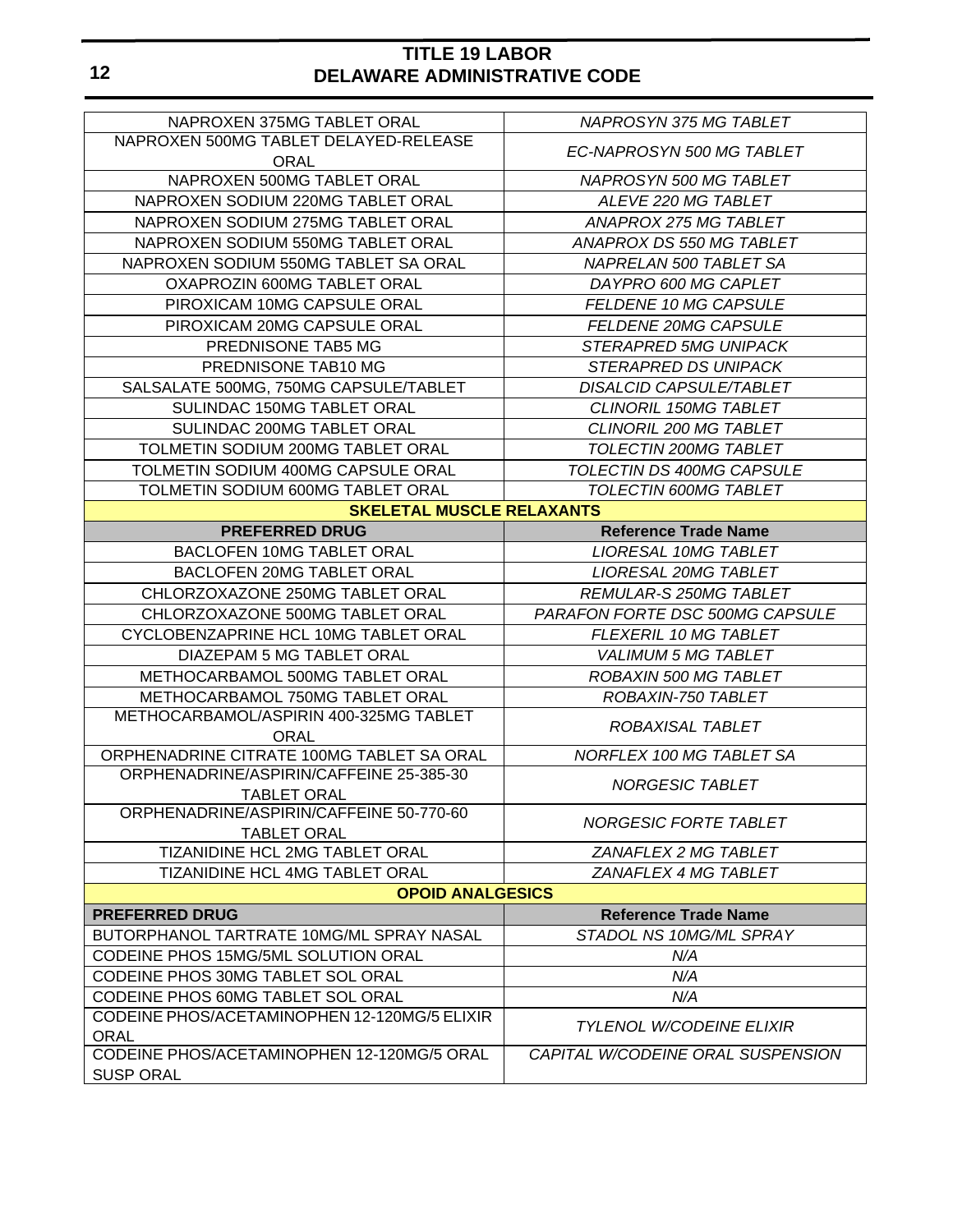| CODEINE PHOS/ACETAMINOPHEN 15-300MG TABLET                      |                                      |  |  |
|-----------------------------------------------------------------|--------------------------------------|--|--|
| ORAL                                                            | <b>TYLENOL W/CODEINE #2 TABLET</b>   |  |  |
| CODEINE PHOS/ACETAMINOPHEN 30-300MG TABLET                      | <b>TYLENOL W/CODEINE #3 TABLET</b>   |  |  |
| <b>ORAL</b>                                                     |                                      |  |  |
| CODEINE PHOS/ACETAMINOPHEN 30-650MG TABLET                      | PHENAPHEN-650 W/CODEINE TABLET       |  |  |
| <b>ORAL</b>                                                     |                                      |  |  |
| CODEINE PHOS/ACETAMINOPHEN 60-300MG TABLET                      | TYLENOL W/CODEINE #4 TABLET          |  |  |
| <b>ORAL</b>                                                     |                                      |  |  |
| CODEINE PHOS/ASPIRIN 30-325MG TABLET ORAL                       | <b>EMPIRIN W/CODEINE 30MG TABLET</b> |  |  |
| CODEINE PHOS/ASPIRIN 60-325MG TABLET ORAL                       | <b>EMPIRIN W/CODEINE 60MG TABLET</b> |  |  |
| CODEINE SULF 15MG TABLET ORAL                                   | N/A                                  |  |  |
| CODEINE SULF 30MG TABLET ORAL                                   | N/A                                  |  |  |
| CODEINE SULF 60MG TABLET ORAL                                   | N/A                                  |  |  |
| CODEINE/APAP/CAFFEIN/BUTALB 30MG CAPSULE                        |                                      |  |  |
| <b>ORAL</b>                                                     | <b>FIORICET W/CODEINE CAPSULE</b>    |  |  |
| CODEINE/ASA/CAFFEINE/BUTALB 30MG CAPSULE                        |                                      |  |  |
| <b>ORAL</b>                                                     | FIORINAL/CODEINE #3 CAPSULE          |  |  |
| HYDROCODONE BIT/ACETAMINOPHEN 10-250MG                          |                                      |  |  |
| <b>TABLET ORAL</b>                                              | STAGESIC-10 CAPLET                   |  |  |
| HYDROCODONE BIT/ACETAMINOPHEN 10-325MG                          | NORCO 10/325 TABLET                  |  |  |
| <b>TABLET ORAL</b>                                              |                                      |  |  |
| HYDROCODONE BIT/ACETAMINOPHEN 10-500MG                          | LORTAB 10/500 TABLET                 |  |  |
| <b>TABLET ORAL</b>                                              |                                      |  |  |
| HYDROCODONE BIT/ACETAMINOPHEN 10-650MG                          | LORCET 10/650 TABLET                 |  |  |
| <b>TABLET ORAL</b>                                              |                                      |  |  |
| HYDROCODONE BIT/ACETAMINOPHEN 10-660MG                          | <b>VICODIN HP TABLET</b>             |  |  |
| <b>TABLET ORAL</b>                                              |                                      |  |  |
| HYDROCODONE BIT/ACETAMINOPHEN 10-750MG                          | MAXIDONE 10/750 MG TABLET            |  |  |
| <b>TABLET ORAL</b>                                              |                                      |  |  |
| HYDROCODONE BIT/ACETAMINOPHEN 2.5-167/5                         | <b>LORTAB ELIXIR</b>                 |  |  |
| <b>ELIXIR ORAL</b><br>HYDROCODONE BIT/ACETAMINOPHEN 2.5-167/5   |                                      |  |  |
|                                                                 |                                      |  |  |
| <b>SOLUTION ORAL</b><br>HYDROCODONE BIT/ACETAMINOPHEN 2.5-500MG | N/A                                  |  |  |
| <b>TABLET ORAL</b>                                              | LORTAB 2.5/500 TABLET                |  |  |
| HYDROCODONE BIT/ACETAMINOPHEN 5-325MG                           |                                      |  |  |
| TABLET ORAL                                                     | NORCO 5/325 TABLET                   |  |  |
| HYDROCODONE BIT/ACETAMINOPHEN 5-500MG                           |                                      |  |  |
| <b>CAPSULE ORAL</b>                                             | LORCET HD CAPSULE                    |  |  |
| HYDROCODONE BIT/ACETAMINOPHEN 5-500MG                           |                                      |  |  |
| <b>TABLET ORAL</b>                                              | <b>VICODIN 5/500 TABLET</b>          |  |  |
| HYDROCODONE BIT/ACETAMINOPHEN 7.5-325MG                         |                                      |  |  |
| <b>TABLET ORAL</b>                                              | NORCO 7.5/325 TABLET                 |  |  |
| HYDROCODONE BIT/ACETAMINOPHEN 7.5-500MG                         |                                      |  |  |
| <b>TABLET ORAL</b>                                              | LORTAB 7.5/500 TABLET                |  |  |
| HYDROCODONE BIT/ACETAMINOPHEN 7.5-650MG                         |                                      |  |  |
| <b>TABLET ORAL</b>                                              | LORCET PLUS TABLET                   |  |  |
| HYDROCODONE BIT/ACETAMINOPHEN 7.5-750MG                         |                                      |  |  |
| <b>TABLET ORAL</b>                                              | <i><b>VICODIN ES TABLET</b></i>      |  |  |
| HYDROCODONE BIT/ASPIRIN 5-500MG TABLET ORAL                     | LORTAB ASA TABLET                    |  |  |
| HYDROMORPHONE HCL 1MG/ML LIQUID ORAL                            | DILAUDID-5 1 MG/ML LIQUID            |  |  |
| HYDROMORPHONE HCL 2MG TABLET ORAL                               | <b>DILAUDID 2 MG TABLET</b>          |  |  |
|                                                                 |                                      |  |  |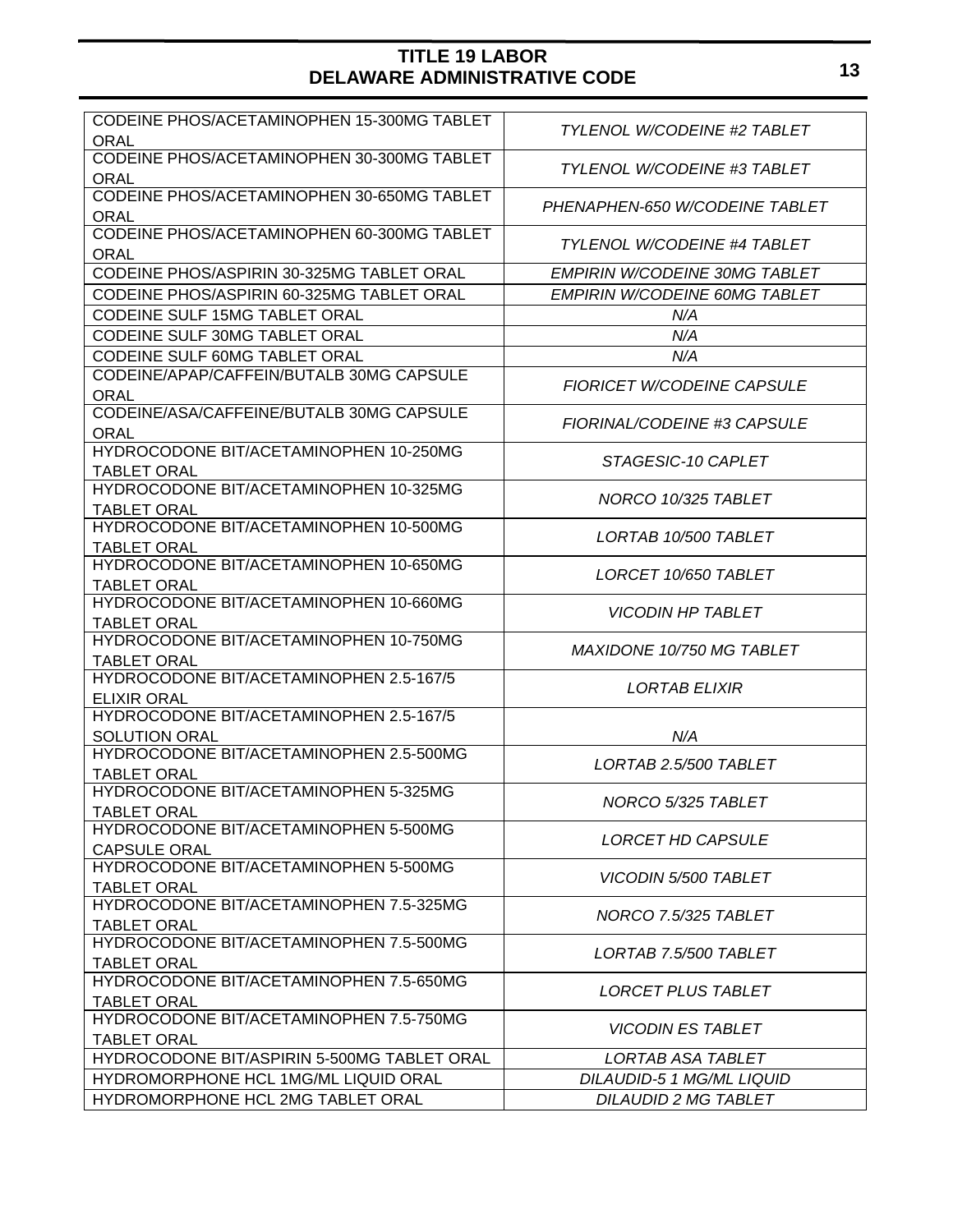| HYDROMORPHONE HCL 4MG TABLET ORAL                             | <b>DILAUDID 4 MG TABLET</b>        |  |  |
|---------------------------------------------------------------|------------------------------------|--|--|
| HYDROMORPHONE HCL 8MG TABLET ORAL                             | <b>DILAUDID 8 MG TABLET</b>        |  |  |
| IBUPROFEN/HYDROCODONE BIT 200-7.5MG TABLET                    |                                    |  |  |
| <b>ORAL</b>                                                   | <b>VICOPROFEN TABLET</b>           |  |  |
| MEPERIDINE HCL 100MG TABLET ORAL                              | <b>DEMEROL 100MG TABLET</b>        |  |  |
| MEPERIDINE HCL 50MG TABLET ORAL                               | <b>DEMEROL 50 MG TABLET</b>        |  |  |
| MEPERIDINE HCL 50MG/5ML SYRUP ORAL                            | DEMEROL 50 MG/5 ML SYRUP           |  |  |
| MEPERIDINE HCL/PROMETH HCL 50-25MG CAPSULE                    | <i>MEPROZINE 50/25 CAPSULE</i>     |  |  |
| <b>ORAL</b><br>METHADONE HCL 10MG TABLET ORAL                 |                                    |  |  |
| <b>OPIOID ANALGESICS</b>                                      | DOLOPHINE HCL 10 MG TABLET         |  |  |
| <b>PREFERRED DRUG</b>                                         |                                    |  |  |
| METHADONE HCL 10MG/5ML SOLUTION ORAL                          | <b>Reference Trade Name</b><br>N/A |  |  |
|                                                               |                                    |  |  |
| METHADONE HCL 10MG/ML ORAL CONC. ORAL                         | METHADOSE 10 MG/ML ORAL CON        |  |  |
| METHADONE HCL 40MG TABLET SOL ORAL                            | METHADOSE 40 MG TABLET DISP        |  |  |
| METHADONE HCL 5MG TABLET ORAL                                 | DOLOPHINE HCL 5 MG TABLET          |  |  |
| <b>METHADONE HCL 5MG/5ML SOLUTION ORAL</b>                    | N/A                                |  |  |
| MORPHINE SULFATE 10MG RECTAL SUPPOSITORY                      | ROXANOL 10MG SUPPOSITORY           |  |  |
| MORPHINE SULFATE 10MG SOLUBLE TABLET                          | N/A                                |  |  |
| MORPHINE SULFATE 10MG/5ML SOLUTION ORAL                       | MSIR 10 MG/5 ML ORAL SOLUTION      |  |  |
| MORPHINE SULFATE 15MG SOLUBLE TABLET                          | N/A                                |  |  |
| MORPHINE SULFATE 15MG TABLET ORAL                             | <b>MSIR 15MG TABLET</b>            |  |  |
| MORPHINE SULFATE 20MG RECTAL SUPPOSITORY                      | ROXANOL 20MG SUPPOSITORY           |  |  |
| MORPHINE SULFATE 20MG/5ML SOLUTION ORAL                       | MSIR 20 MG/5 ML ORAL SOLUTION      |  |  |
| MORPHINE SULFATE 20MG/ML SOLUTION ORAL                        | ROXANOL 20 MG/ML SOLUTION          |  |  |
| MORPHINE SULFATE 30MG RECTAL SUPPOSITORY                      | ROXANOL 30MG SUPPOSITORY           |  |  |
| MORPHINE SULFATE 30MG SOLUBLE TABLET                          | N/A                                |  |  |
| MORPHINE SULFATE 30MG TABLET ORAL                             | <b>MSIR 30MG TABLET</b>            |  |  |
| MORPHINE SULFATE 5MG RECTAL SUPPOSITORY                       | ROXANOL 5MG SUPPOSITORY            |  |  |
| OXYCODONE HCL 15MG TABLET ORAL                                | ROXICODONE 15 MG TABLET            |  |  |
| OXYCODONE HCL 20MG/ML ORAL CONC. ORAL                         | OXYFAST 20 MG/ML SOLUTION          |  |  |
| OXYCODONE HCL 30MG TABLET ORAL                                | ROXICODONE 30 MG TABLET            |  |  |
| OXYCODONE HCL 5MG CAPSULE ORAL                                | OXYIR 5 MG CAPSULE                 |  |  |
| OXYCODONE HCL 5MG TABLET ORAL                                 | ROXICODONE 5 MG TABLET             |  |  |
| OXYCODONE HCL 5MG/5ML SOLUTION ORAL                           | ROXICODONE 5 MG/5 ML SOLUTION      |  |  |
| OXYCODONE HCL/ACETAMINOPHEN 10-325MG<br><b>TABLET ORAL</b>    | PERCOCET 10/325 MG TABLET          |  |  |
| OXYCODONE HCL/ACETAMINOPHEN 10-650MG                          | PERCOCET 10/650 MG TABLET          |  |  |
| <b>TABLET ORAL</b><br>OXYCODONE HCL/ACETAMINOPHEN 2.5-325MG   |                                    |  |  |
| <b>TABLET ORAL</b>                                            | PERCOCET 2.5/325 MG TABLET         |  |  |
| OXYCODONE HCL/ACETAMINOPHEN 5-325/5ML<br><b>SOLUTION ORAL</b> | ROXICET 5/325 ORAL SOLUTION        |  |  |
| OXYCODONE HCL/ACETAMINOPHEN 5-325MG                           | PERCOCET 5/325 MG TABLET           |  |  |
| <b>TABLET ORAL</b><br>OXYCODONE HCL/ACETAMINOPHEN 5-500MG     |                                    |  |  |
| <b>CAPSULE ORAL</b>                                           | TYLOX 5/500 CAPSULE                |  |  |
| OXYCODONE HCL/ACETAMINOPHEN 7.5-325MG<br>TABLET ORAL          | PERCOCET 7.5/325 MG TABLET         |  |  |
|                                                               |                                    |  |  |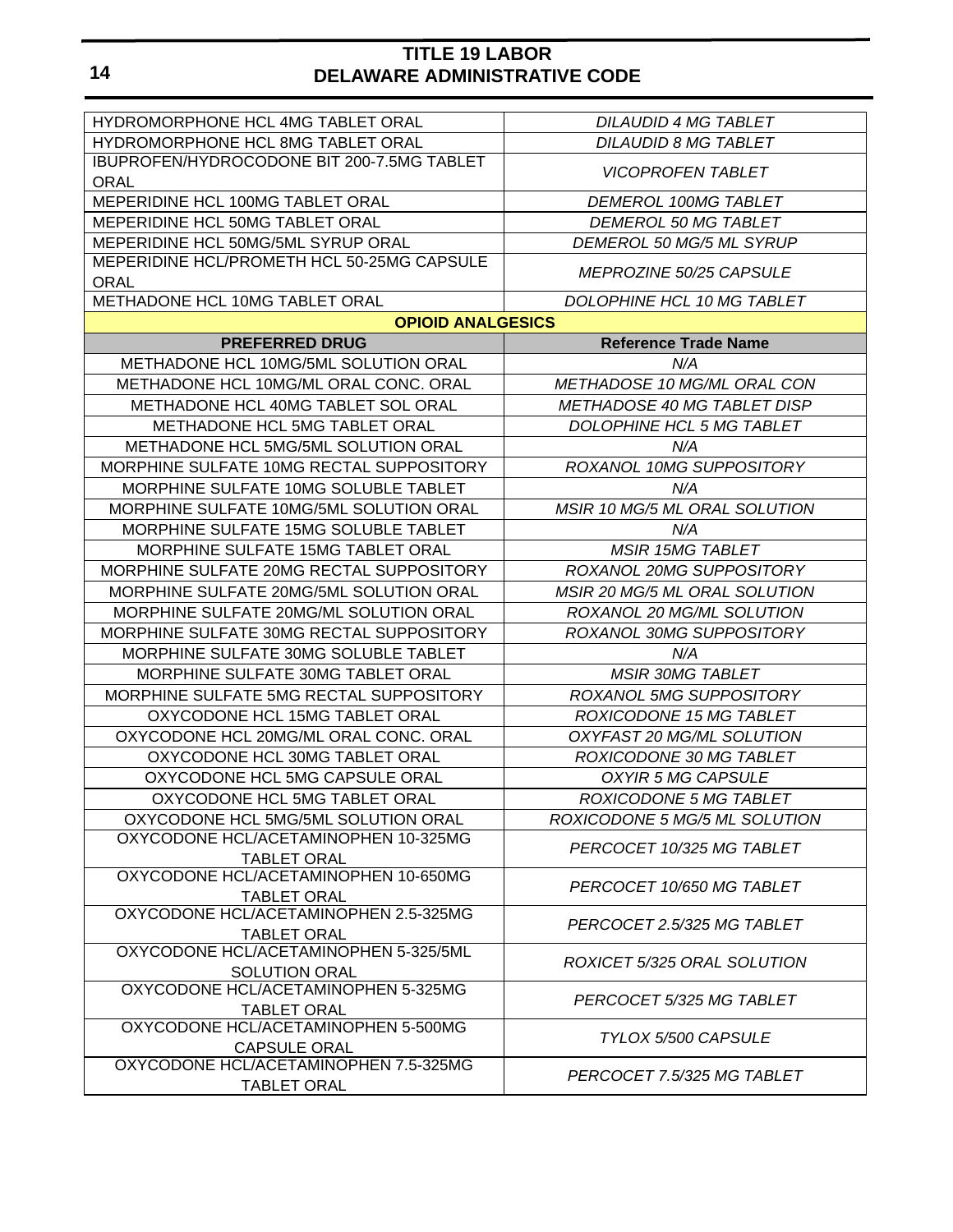| OXYCODONE HCL/ACETAMINOPHEN 7.5-500MG<br><b>TABLET ORAL</b> | PERCOCET 7.5/500 MG TABLET        |  |  |  |  |
|-------------------------------------------------------------|-----------------------------------|--|--|--|--|
| OXYCODONE/ASPIRIN 4.88-325MG TABLET ORAL                    | PERCODAN TABLET                   |  |  |  |  |
| OXYMORPHONE HCL 5MG RECTAL SUPPOSITORY                      | <b>NUMORPHAN 5 MG SUPPOSITORY</b> |  |  |  |  |
| PENTAZOCINE/ACETAMINOPHEN CAPLET                            | <b>TALACEN CAPLET</b>             |  |  |  |  |
| PENTAZOCINE/NALOXONE TABLET                                 | <b>TALWIN NX TABLET</b>           |  |  |  |  |
| PROPOXYPHENE HCL 65MG CAPSULE ORAL                          | DARVON 65 MG PULVULE              |  |  |  |  |
| PROPOXYPHENE HCL/ACETAMINOPHEN 65-650MG                     |                                   |  |  |  |  |
| <b>TABLET ORAL</b>                                          | WYGESIC 65/650 TABLET             |  |  |  |  |
| PROPOXYPHENE HCL/ASA/CAFFEINE 32-389-32                     | DARVON COMPOUND-32 PULVULE        |  |  |  |  |
| <b>CAPSULE ORAL</b>                                         |                                   |  |  |  |  |
| PROPOXYPHENE HCL/ASA/CAFFEINE 65-389                        | DARVON COMPOUND-65 PULVULE        |  |  |  |  |
| <b>CAPSULE ORAL</b>                                         |                                   |  |  |  |  |
| PROPOXYPHENE NAPSYL 100MG TABLET ORAL                       | DARVON-N 100 MG TABLET            |  |  |  |  |
| PROPOXYPHENE/ACETAMINOPHEN 100-325MG<br><b>TABLET ORAL</b>  | TRYCET 100/325 MG TABLET          |  |  |  |  |
| PROPOXYPHENE/ACETAMINOPHEN 100-650MG                        |                                   |  |  |  |  |
| <b>TABLET ORAL</b>                                          | DARVOCET-N 100 TABLET             |  |  |  |  |
| PROPOXYPHENE/ACETAMINOPHEN 50-325MG                         | DARVOCET-N 50 TABLET              |  |  |  |  |
| <b>TABLET ORAL</b>                                          |                                   |  |  |  |  |
| TRAMADOL HCL 50MG TABLET ORAL                               | <b>ULTRAM 50 MG TABLET</b>        |  |  |  |  |
| TRAMADOL HCL/ACETAMINOPHEN 37.5-325MG                       | <b>ULTRACET TABLET</b>            |  |  |  |  |
| <b>TABLET ORAL</b>                                          |                                   |  |  |  |  |
| <b>ADJUVANTS</b>                                            |                                   |  |  |  |  |
| <b>PREFERRED DRUG</b>                                       | <b>Reference Trade Name</b>       |  |  |  |  |
| AMITRIPTYLINE HCL 10MG, 25MG, 50MG, 75MG,                   | <b>ELAVIL TABLETS</b>             |  |  |  |  |
| 100MG                                                       |                                   |  |  |  |  |
| DESYREL TABLETS 50MG, 100MG                                 | <b>TAZADONE HCL</b>               |  |  |  |  |
| GABAPENTIN CAPSULES 100MG, 300MG, 400MG                     | <b>NEURONTIN CAPSULES</b>         |  |  |  |  |
| NORTRIPTYLINE HCL CAPSULES 10MG, 25MG, 50MG,                | <b>PAMELOR CAPSULES</b>           |  |  |  |  |
| 75MG                                                        |                                   |  |  |  |  |

#### **5.0 Utilization Review**

- 5.1 Pursuant to chapter 101, title 29 of the **Delaware Code**, the Department of Labor has developed a utilization review program with the intent of providing reference for employers, insurance carriers, and health care providers for evaluation of health care and charges. The intended purpose of utilization review services is to provide prompt resolution of issues related to treatment and/or compliance with the health care payment system or practice guidelines for those claims which have been acknowledged to be compensable.
- 5.2 An employer or insurance carrier may engage in utilization review to evaluate the quality, reasonableness and/or necessity of proposed or provided health care services for acknowledged compensable claims. Any person conducting a utilization review program for workers' compensation shall be required to register with the Office of Workers' Compensation once every two (2) years and certify compliance with Workers' Compensation Utilization Management Standards or Health Utilization Management Standards of Utilization Review Accreditation Council ("URAC") sufficient to achieve URAC accreditation or submit evidence of accreditation by URAC.
- 5.3 At this time, Utilization Review is limited to health care recommendations subject to practice guidelines developed by the HCAP.
- 5.4 An employer or insurance carrier may request utilization review by complying with all the terms and conditions set forth on the forms attached hereto. Upon completion and submission of the forms, information package and medical records package by the employer or insurance carrier, the designated utilization review company will review treatment to determine if it is in compliance with the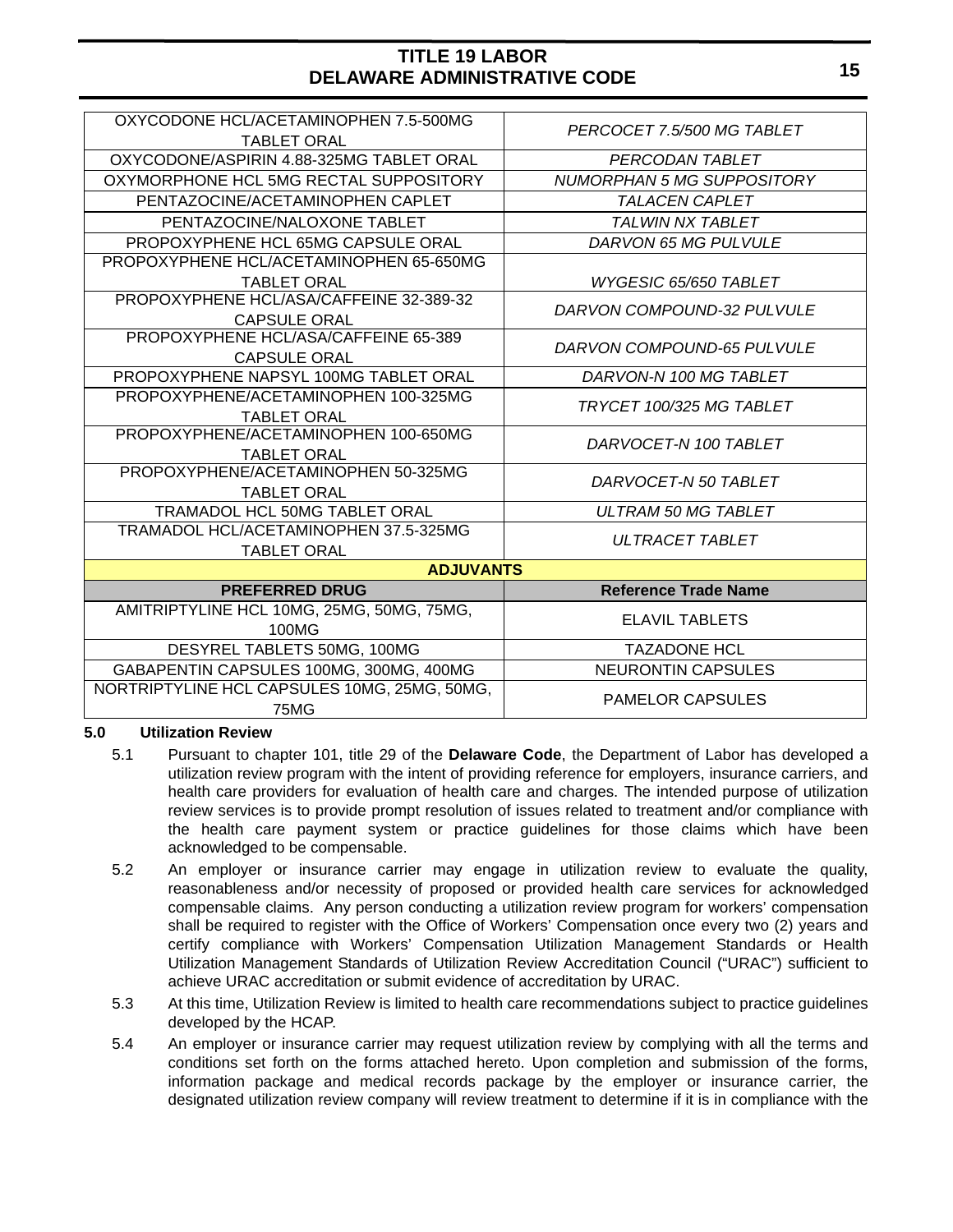practice guidelines developed by the Health Care Advisory Panel and adopted and implemented by the Department of Labor. (See Appendix A) All past, prospective and concurrent health care decisions must be reviewed and a Utilization Review determination made no later than three (3) working days from receipt of the aforementioned information, for emergency care, but no later than 15 calendar days from the date of the treatment recommended by the physician or less if set forth in URAC guidelines.

- 5.5 If a party disagrees with the findings following utilization review, a petition may be filed with the Industrial Accident Board for *de novo* review.
- 5.6 If there are no current practice guidelines applicable to the health care provided, a party may file a petition with the Industrial Accident Board seeking a determination of the appropriateness of treatment.

#### **APPENDIX A**

#### **DELAWARE DEPARTMENT OF LABOR MEDICAL UTILIZATION REVIEW PROGRAM**

#### **REQUEST FOR UTILIZATION REVIEW**

(Pursuant to 19 Del.C. §2322 F(j))

**PLEASE TYPE OR CLEARLY PRINT ALL INFORMATION.** All information and addresses must be verified as current and accurate.

| $\mathbf{1}$ .<br>2. | Date of Request                                                                   |                            |  |                           |  |  |
|----------------------|-----------------------------------------------------------------------------------|----------------------------|--|---------------------------|--|--|
| 3.                   | WC Number(s)                                                                      |                            |  |                           |  |  |
| 4.                   |                                                                                   |                            |  |                           |  |  |
|                      |                                                                                   | Marital Status____________ |  |                           |  |  |
|                      |                                                                                   |                            |  |                           |  |  |
|                      |                                                                                   |                            |  |                           |  |  |
|                      |                                                                                   |                            |  |                           |  |  |
|                      |                                                                                   |                            |  |                           |  |  |
|                      |                                                                                   |                            |  |                           |  |  |
|                      |                                                                                   |                            |  |                           |  |  |
| 5.                   | Employer________________________________Occupation_______________________________ |                            |  |                           |  |  |
| 6.                   |                                                                                   |                            |  |                           |  |  |
|                      |                                                                                   |                            |  |                           |  |  |
|                      |                                                                                   |                            |  |                           |  |  |
|                      |                                                                                   |                            |  |                           |  |  |
|                      |                                                                                   |                            |  |                           |  |  |
|                      |                                                                                   |                            |  |                           |  |  |
|                      |                                                                                   |                            |  | State <u>Contract Zip</u> |  |  |
| 7 <sub>1</sub>       |                                                                                   |                            |  |                           |  |  |
|                      |                                                                                   |                            |  |                           |  |  |
|                      |                                                                                   |                            |  |                           |  |  |
|                      |                                                                                   |                            |  |                           |  |  |

8. Attach copies of all admissions and/or orders filed or entered in this case.

My signature certifies the following: a) all names and addresses on this form have been verified as current and accurate; b) seven identical copies of associated medical material are being submitted for review; and c) all items listed in the table of contents are in each copy of the medical material.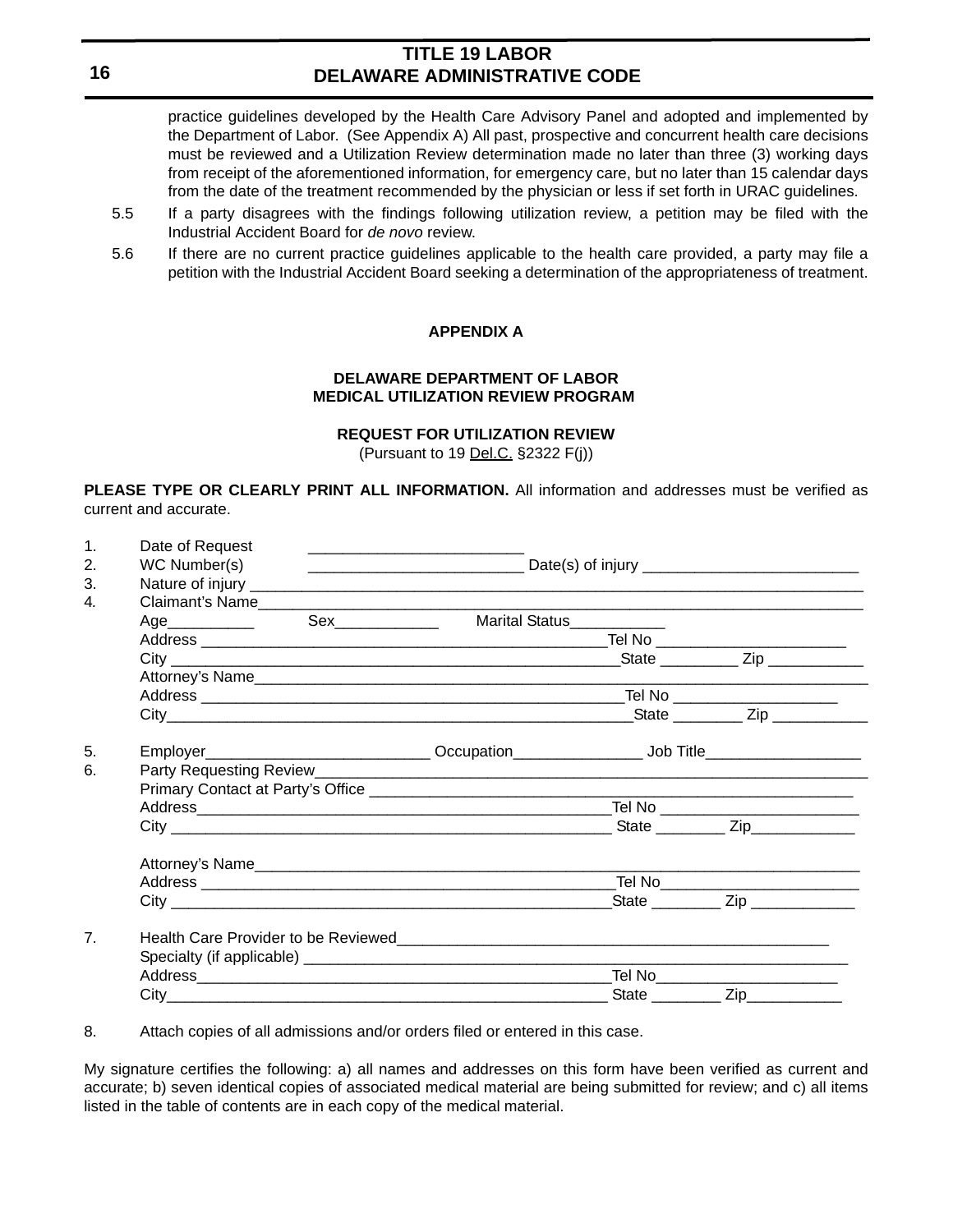\_\_\_\_\_\_\_\_\_\_\_\_\_\_\_\_\_\_\_\_\_\_\_\_\_\_\_\_\_\_\_\_\_\_\_\_\_ \_\_\_\_\_\_\_\_\_\_\_\_\_\_\_\_\_\_\_\_\_\_\_\_\_\_\_\_\_\_\_\_\_\_\_\_\_

Print Name of Requester Signature of Requester Signature of Requester

#### **COPY THIS FORM OR REPRODUCE EXACTLY IN APPEARANCE AND CONTENT SEE INSTRUCTIONS ON BACK**

Rev. 1 of 2

#### **REQUIRED CONTENT, PRESENTATION AND BINDING METHOD FOR ALL MATERIALS SUBMITTED FOR UTILIZATION REVIEW**

In accordance with **19 Del.C. §2322 F(j)** and the regulations adopted pursuant thereto, all information and medical records submitted to the Department of Labor, Office of Workers' Compensation must represent all of the facts of this case.

#### **INFORMATION PACKAGE - REQUIRED CONTENT**

Completed and signed Request for Utilization Review Form.

A list containing the full names and medical specialties of all providers under review and individuals who performed defense medical examinations relevant to the matter under review.

#### **MEDICAL RECORDS PACKAGE - REQUIRED CONTENT**

- **1. Case Report** The case report shall contain the following:
	- a. Name, discipline of care and specialty of the Provider under review; date the provider first treated the claimant.
	- b. Claimant's standard demographic information (age, sex, marital status, etc.).
	- c. Claimant's employer and occupation/job title.
	- d. Date(s) and nature of claimant's work-related injury/exposure.
	- e. Date of initial treatment, a brief chronological history of treatment to the present date, and any significant contributing factors which may have had a direct effect on the length of treatment (e.g., diabetes).
	- f. Treatment to be reviewed (specify each treatment modality to be reviewed).

#### **2. Table of Contents**

- Section 1. A copy of the Employer's First Report of Injury.
- Section 2. All reports, notes, etc., from provider being reviewed as submitted to the requesting party.
- Section 3. All reports, notes, etc., of other treating providers as submitted to the requesting party.
- Section 4. All reports resulting from referrals, consultations, DME's and second opinions as submitted to the requesting party.
- Section *5.* All diagnostic test results as submitted to the requesting party.
- Section 6. All medical management reports as submitted to the requesting party.
- Section 7. All hospital/clinic records related to the injury as submitted to the requesting party.

**NOTE** Do not include copies of any billing statements or comments/instructions directed to the Utilization Review panel. All material **must** be presented in identified sections; each section's content presented in chronological order.

#### **REQUIRED PRESENTATION AND BINDING METHOD FOR ALL SUBMITTED MATERIALS**

INFORMATION PACKAGE - SUBMIT ONE COPY ONLY -- staple in upper-left-hand corner. MEDICAL RECORDS PACKAGE - SUBMIT SEVEN (7) COPIES